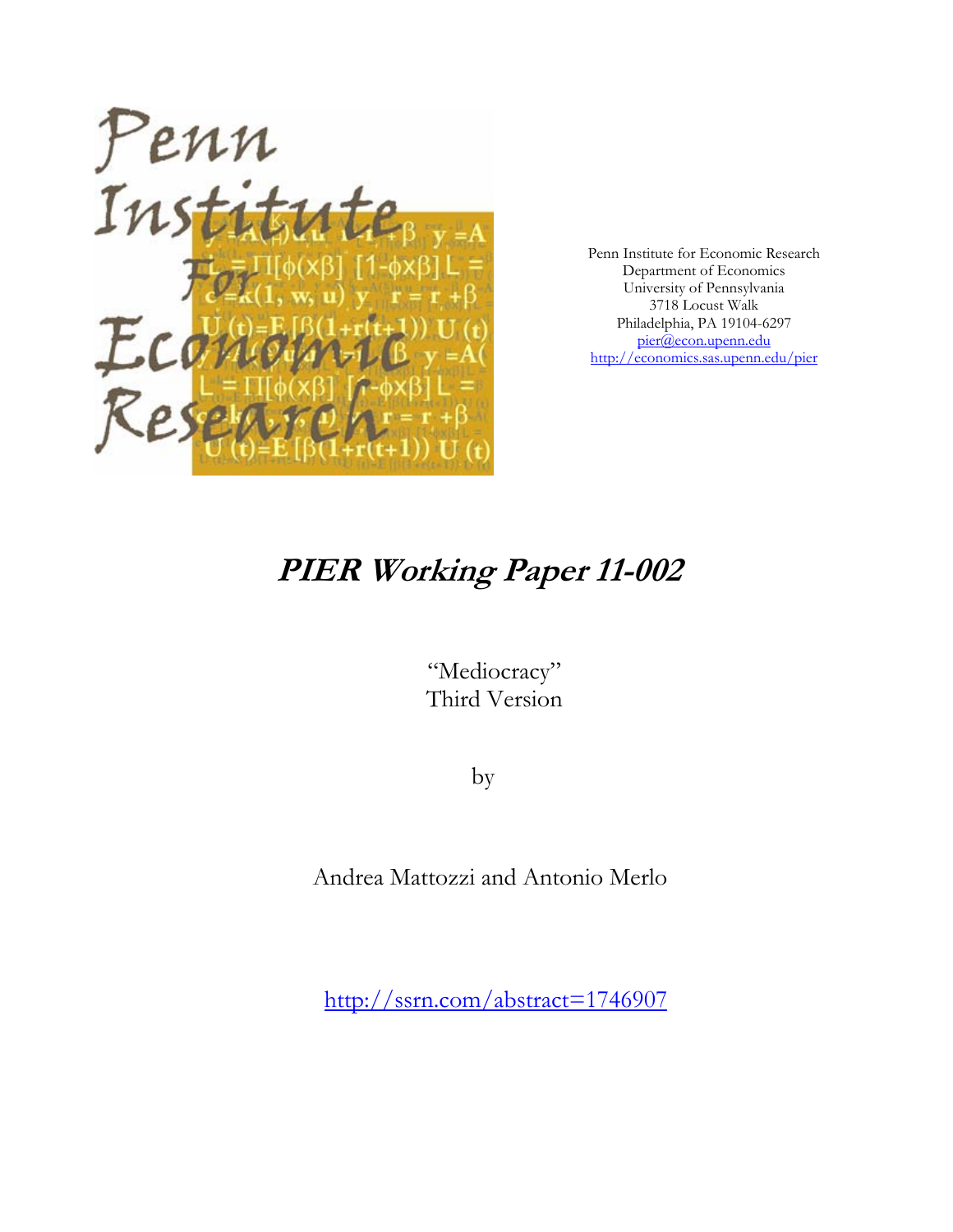## Mediocracy<sup>\*</sup>

### Andrea Mattozzi and Antonio Merlo†

#### Abstract

We study the recruitment of individuals in the political sector. We propose an equilibrium model of political recruitment by two political parties competing in an election. We show that political parties may deliberately choose to recruit only mediocre politicians, in spite of the fact that they could select better individuals. Furthermore, we show that this phenomenon is more likely to occur in proportional than in majoritarian electoral systems.

#### JEL Classification: D72, D44, J45

Keywords: Politicians, parties, political recruitment, electoral systems, all-pay auctions.

<sup>∗</sup>We thank seminar and conference participants at several institutions and in particular Micael Castanheira, Bruno Conti, Federico Echenique, Daniela Iorio, Ken Shepsle and Leeat Yariv. Financial support from National Science Foundation grant SES-0617901 to Mattozzi and SES-0617892 to Merlo is gratefully acknowledged.

<sup>&</sup>lt;sup>†</sup>California Institute of Technology, Pasadena, CA 91125, <andrea@hss.caltech.edu>; University of Pennsylvania, Philadelphia, PA 19104, <merloa@econ.upenn.edu>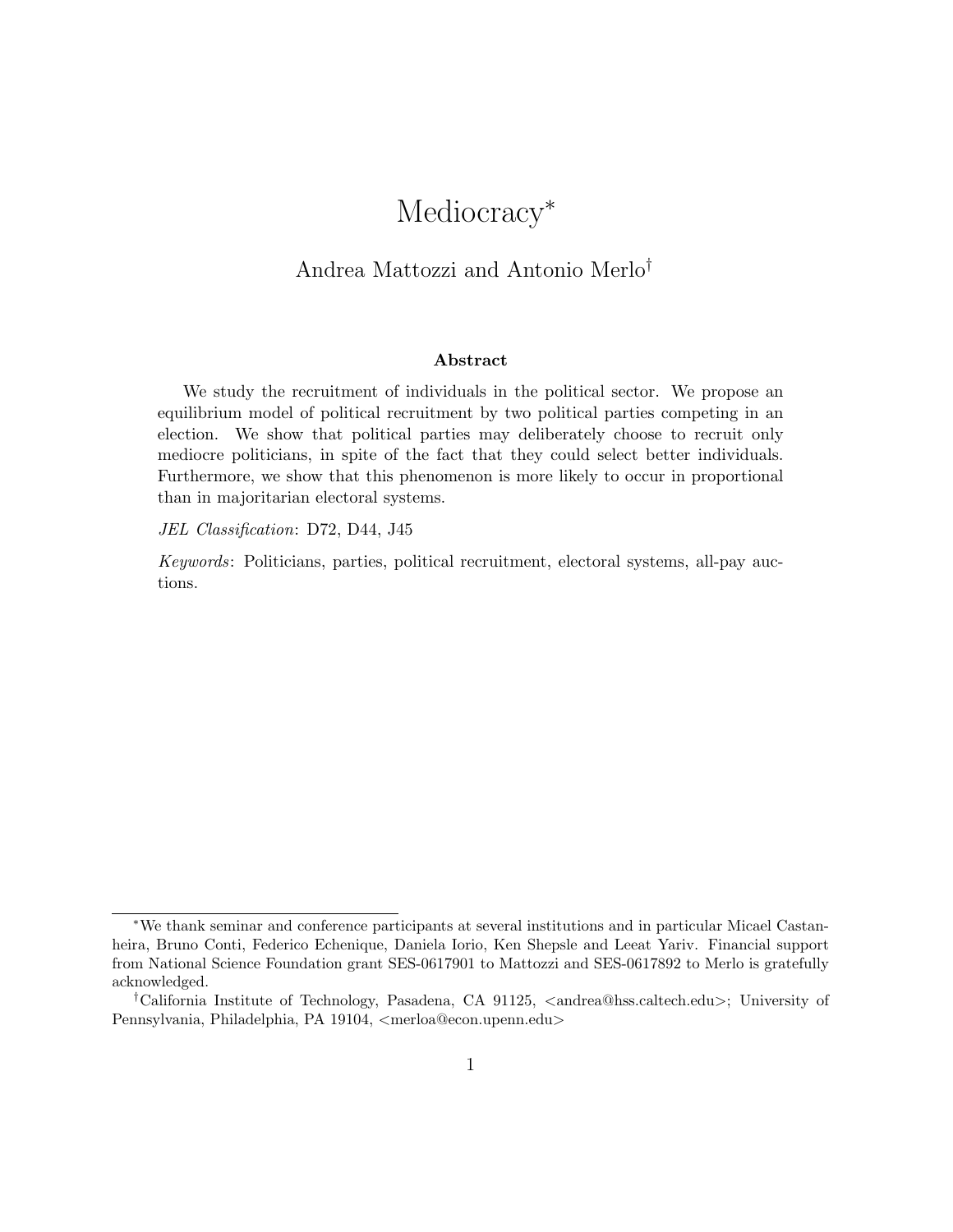We'd all like to vote for the best man, but he is never a candidate. F. McKinney Hubbard

Our current political system ensures not that the worst will get on top  $-$  though they often do – but that the best will never even apply. Paul Jacob

#### 1 Introduction

The quality of politicians has long been an issue of great concern in all democracies. A widespread sentiment summarized by the opening quotes above is that by and large the political class is typically not the best a country has to offer. Several recent studies have also documented that the quality of politicians varies significantly across countries, and that part of this variation is related to differences in the electoral system. For example, Persson, Tabellini, and Trebbi (2006) find that in a sample of 80 democracies, corruption of elected officials is higher in political systems with proportional representation than in majoritarian systems. Gagliarducci, Nannicini, and Naticchioni (2008) find that Italian politicians elected under proportional representation have higher absenteeism rates than their counterparts elected under plurality rule.<sup>1</sup>

In this paper, we provide a novel explanation for these phenomena by focusing on the recruitment of individuals in the political sector and studying the effects of different electoral systems on the incentives of political parties to select good politicians. We propose an equilibrium model of political recruitment by two political parties competing in an election. We show that competing parties may deliberately choose not to recruit the best politicians both in proportional and majoritarian electoral systems. However, a mediocre equilibrium selection is more likely to arise in proportional systems.

In most countries, relatively few individuals start off their political careers by running for a public office. More frequently, they first test their political aspirations by holding positions within party organizations, which represent "breeding grounds" from which the vast majority of elected officials come from. The role of party service as an essential

<sup>1</sup>Galasso, Landi, Mattozzi, and Merlo (2009) also document that the fraction of legislators without a high school degree is significantly larger in the Italian Parliament (which is elected under proportional representation), than in the United States Congress (which is elected with a majoritarian system). However, this is not the case in the general population, where the fraction of high school dropouts in the two countries is comparable (see, e.g., Checchi, Ichino, and Rustichini (1999)).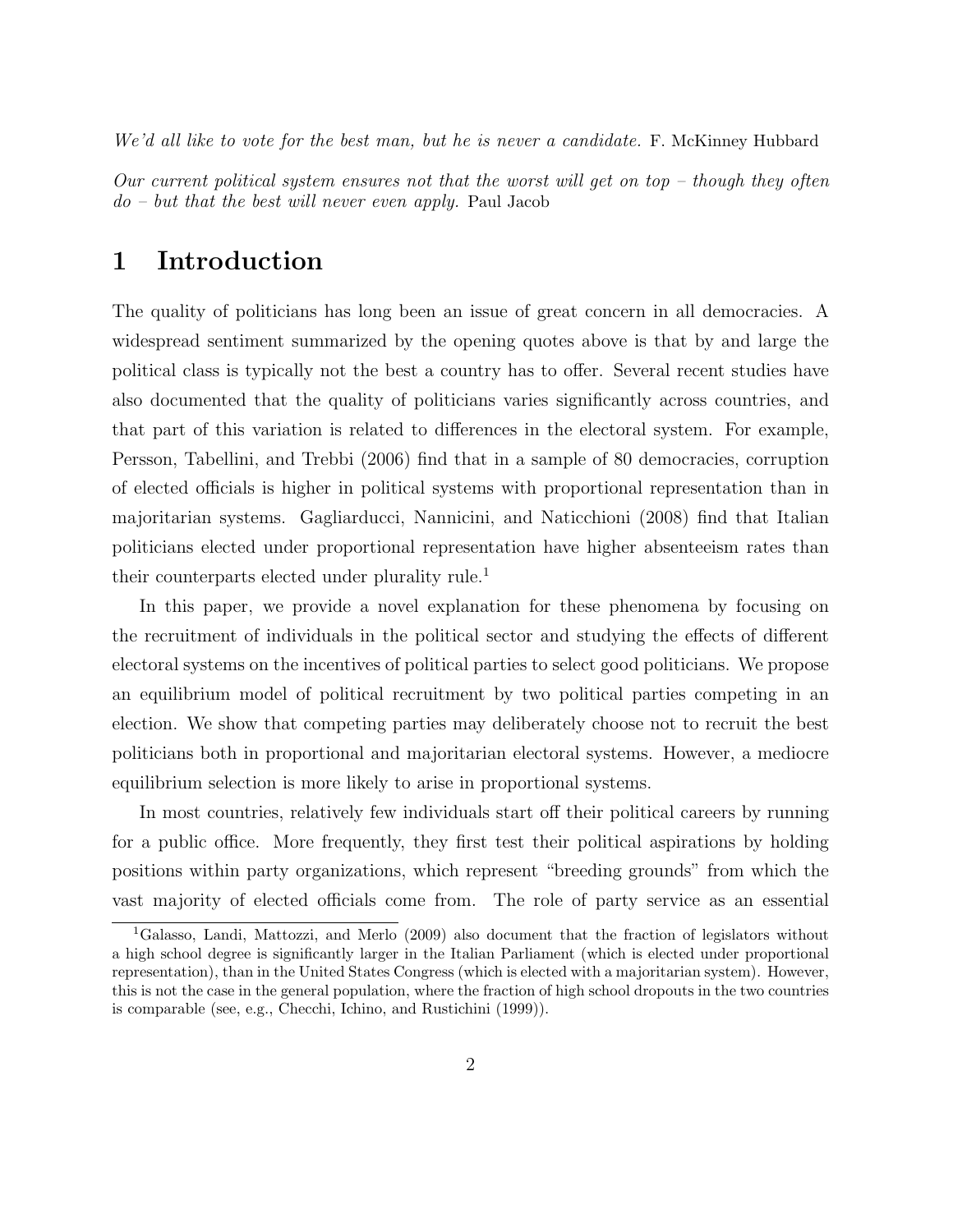qualification for pursuing a political career is especially important in countries with a strong party system, such as, for example, Australia, Germany, Italy, Japan, the Netherlands, Sweden, and the  $U.K.^2$  In these countries, the individuals who are recruited by political parties determine the quality of the pool of potential electoral candidates.<sup>3</sup>

As pointed out, for example, by Strom (1990), among others, political parties are "going concerns" and "successful political parties require extensive organizational capabilities [...] to meet the different needs faced by aspiring politicians under competitive circumstances" (p. 575). While the success of political parties ultimately depends on their electoral success, the very existence and survival of party organizations hinge on the willingness of their members to exert their best effort on the party's behalf and perform a variety of services including gathering and disseminating information, organizing and mobilizing supporters, and raising funds. Given the limited availability of direct monetary compensation, the main incentive a party has to offer to reward such effort is the party electoral nomination. We show that these considerations entail a fundamental trade-off which may play an important role in a party's recruiting decisions. On the one hand, recruiting the best possible individuals may enhance the party's electoral prospects in a competitive electoral environment (*competition effect*). On the other hand, recruiting a relatively "mediocre" but homogeneous group of individuals may maximize their collective effort on behalf of the party since the presence of "superstars" may discourage other party members and induce them to shirk (discouragement effect). In equilibrium, there will either be "mediocracy" if parties choose not to recruit the best politicians, or "aristocracy" if they do.<sup>4</sup> In either

<sup>2</sup>Norris and Lovenduski (1995) document that in the 1992 British general election, about 95% of Labour candidates and 90% of Conservative candidates had held a position within the party. Rydon (1986) and Cotta (1979) suggest similar levels of party involvement among members of parliament in Australia and in Italy, respectively. See also Best and Cotta (2000). In other countries, like for example, Canada, Finland, and the U.S., party service is not necessarily a pre-requisite for advancement in political careers. Even in these countries, however, the fraction of party professionals in the political sector has grown considerably over the years. See, e.g., Norris (1997).

<sup>3</sup>"Competitive democratic elections offer citizens a choice of alternative parties, governments and policies. [...] Which candidates get on the ballot, and therefore who enters legislative office, depends on the prior recruitment process. [...] In most countries recruitment usually occurs within political parties, influenced by party organizations, rules and culture." Norris (1997) (pp. 1-14).

<sup>4</sup>According to the Webster's Third New International Dictionary of the English language, mediocracy is defined as: "rule by the mediocre." Aristocracy, from the Greek word aristokratia, is defined as: "the government of the best."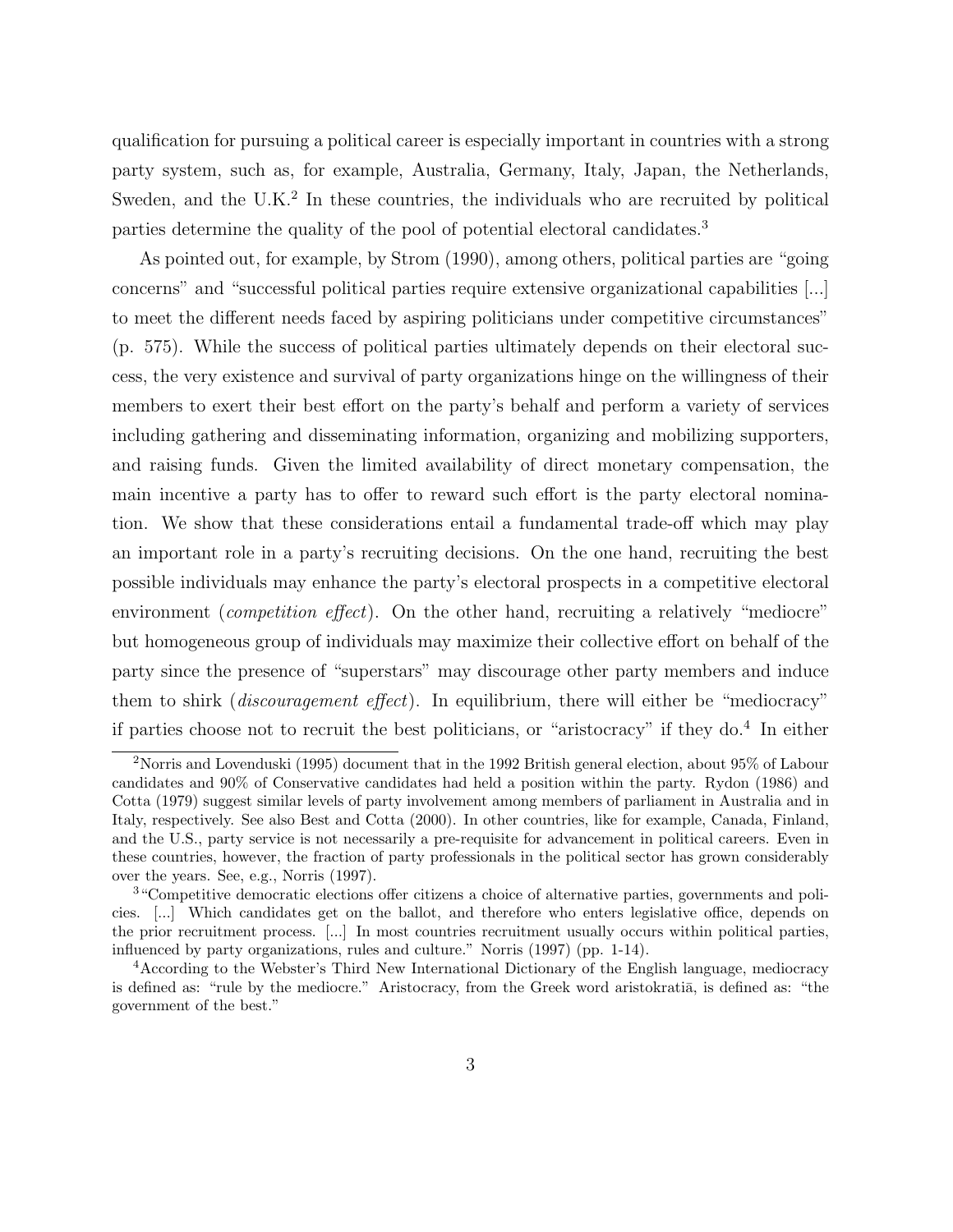case, parties never recruit the worst politicians. Because of their winner-takes-all nature, majoritarian electoral systems are more competitive than proportional systems, thus making the electoral returns to candidates' quality relatively higher and hence mediocracy less likely.<sup>5</sup>

Before describing our model of political recruitment, it is important to stress that political ability is a rather vague concept, which is very difficult to define, let alone quantify. While there is little doubt that competence, honesty, and integrity should all represent positive traits of a politician, there is no obvious way to define unambiguously what it takes to be a good politician. In this paper, we adopt a fairly general approach and define political ability as the marginal cost of exerting effort in the political sector. We believe that this definition captures several characteristics that jointly define political ability.<sup>6</sup> Furthermore, we assume that political ability is observable by parties. Indeed, people who are potentially interested in becoming politicians typically begin their involvement in politics by engaging in a variety of voluntary political activities that are organized and monitored by political parties (e.g., student political organizations, campaign teams, party internships). These activities thus provide opportunities for a political party to observe the political skills of individuals it may be potentially interested in recruiting.

The remainder of the paper is organized as follows. In Section 2, we review the related literature. In Section 3, we present the model. In Section 4, we analyze a simplified version

<sup>&</sup>lt;sup>5</sup>In his survey on political selection, Besley (2005) suggests that electoral competition may discourage a party from selecting a bad candidate: "Candidates are typically chosen by political parties. This fact raises the question of why a party would ever put a bad candidate up for election. One possibility is that if rents are earned by parties as well as successful candidates, and protection of those rents is dependent on selecting bad politicians with little public service motivation, then the party may have an interest in putting up bad candidates. The problem that parties face in making this choice arises from the risk that voters will choose the other party" (p. 55). Our analysis identifies a fundamental trade-off between electoral and organizational concerns of political parties and shows how the competitiveness of elections affects the parties' recruitment decisions and ultimately the quality of elected representatives.

<sup>6</sup>For example, a high-ability politician is most probably successful in raising funds on behalf of the party. Also, a high-ability politician will effectively contribute in shaping the party's electoral platform. Furthermore, if nominated as an electoral candidate, a high-ability politician will most likely be able to run a successful campaign and attract votes for his party. As Besley (2005) argues: "the idea that potential politicians differ in their competence is no different from a standard assumption in labor market models that individual have specific skills so that they will perform better or worse when matched in certain jobs" (p. 48). This line of research has been pursued by Mattozzi and Merlo (2008) in their study of the careers of politicians.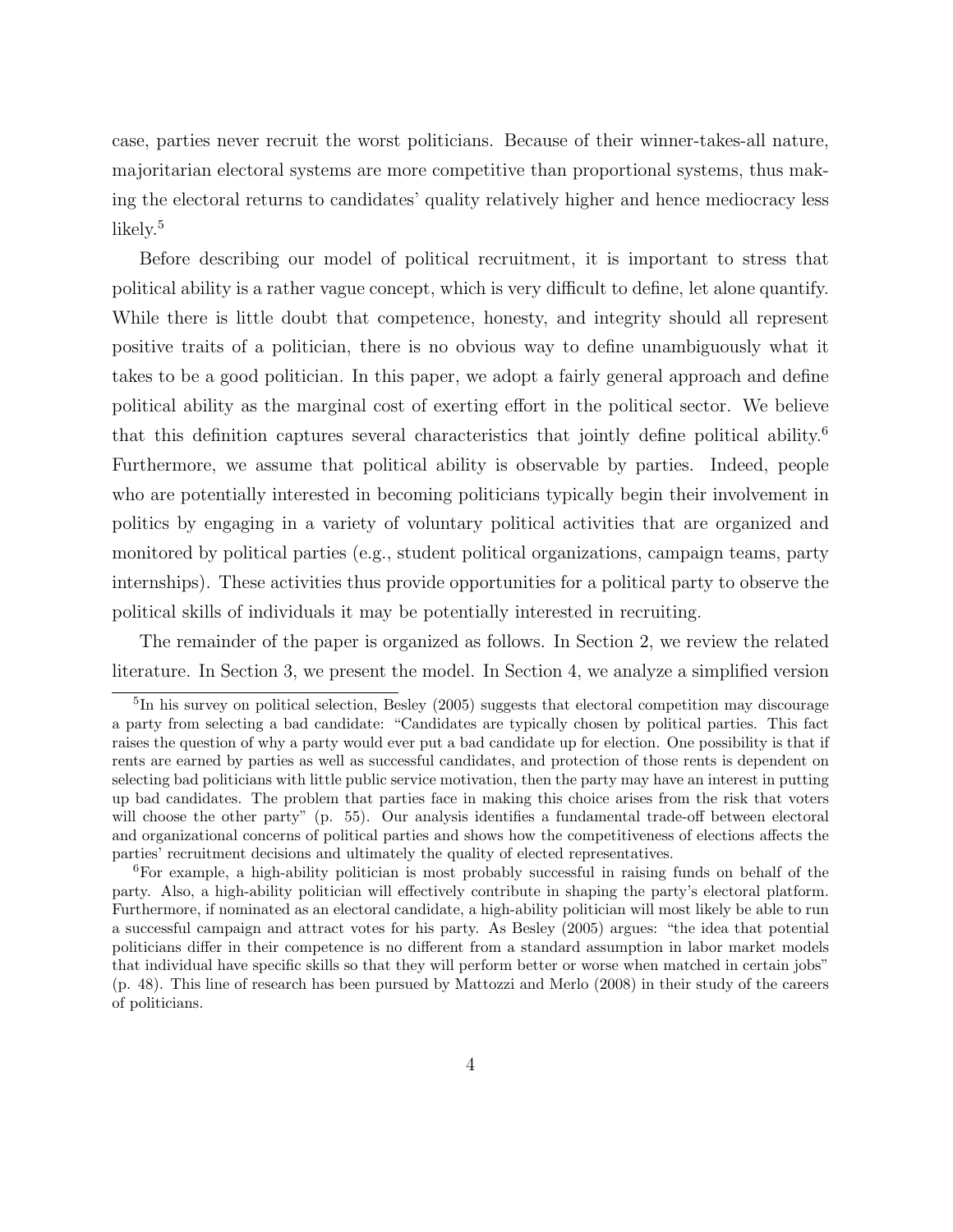of the model where elections are uncontested. This allows us to abstract from electoral competition and illustrate the discouragement effect. In Section 5, we introduce electoral competition and present our main results. We conclude in Section 6 with a discussion of possible extensions. The proofs are in the Appendix.

### 2 Related Literature

Our paper is related to the literature on the endogenous selection of politicians (see, e.g., the survey by Besley (2005)). Acemoglu, Egorov, and Sonin (2009) study the dynamic selection of governments under alternative political institutions (i.e., democratic vs nondemocratic societies) and show that any deviation from perfect democracy may lead to an incompetent government in office being a stable and persistent outcome because of the dynamics of government formation. Caselli and Morelli (2004), Mattozzi and Merlo (2008) and Messner and Polborn (2004) focus on majoritarian elections, provide alternative explanations for why bad politicians may be elected to office, and analyze the relationship between the salary of elected officials and their quality. Caillaud and Tirole (2002), Carrillo and Mariotti (2001), Castanheira, Crutzen, and Sahuguet (2008), Jackson, Mathevet, and Mattes (2007) and Snyder and Ting (2002) study the internal organization of parties and the selection of electoral candidates within parties. None of these contributions, however, studies the issue of political recruitment or the effect of alternative electoral systems on the recruiting decisions of political parties.

Our work also relates to the theoretical literature on all-pay contests. In particular, we build on results by Baye, Kovenock, and de Vries (1993), Baye, Kovenock, and de Vries (1996), and Hillman and Riley (1989) that study all-pay auctions with complete information. Also, a recent paper by Kaplan and Sela (2008) studies two-stage political contests with private entry costs. They analyze a primary election where there is an entry stage and a campaigning stage and show that low-ability contestants (those with a higher marginal cost of exerting effort) may enter more often than high-ability contestants. Contrary to our paper, however, in their model the party does not choose contestants (i.e., there is no recruitment), since individuals can choose whether or not to participate in the contest at a (private) cost and, more importantly, there is no electoral competition.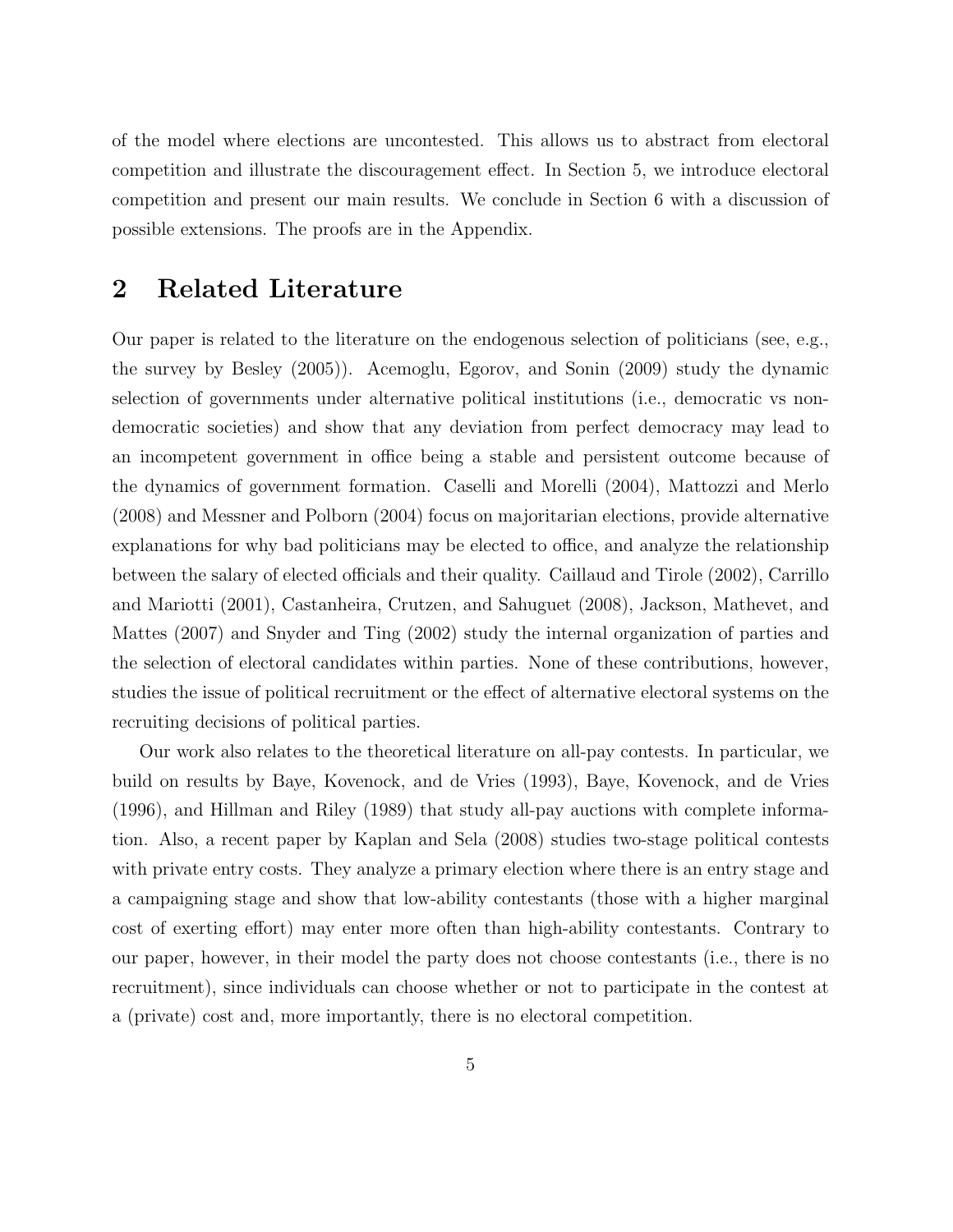### 3 The Model

There are two political parties competing in an election and two identical pools of potential recruits, one for each party.<sup>7</sup> Potential recruits are heterogeneous with respect to their marginal cost of exerting effort in the political sector or political ability. A politician's ability is observable by parties and affects his performance both as a party member and as an electoral candidate. Parties serve the role of gatekeepers: individuals can only run for public office if they are members of a party and are nominated by their party.<sup>8</sup>

After each party has selected its members (the recruitment phase), the new recruits exert costly effort that benefits the party (the organizational phase), and the politician who exerts the highest effort for each party is rewarded by being selected to be the party's electoral candidate. In the electoral phase, the two candidates (one for each party) then compete by exerting costly effort in the form of campaign activities, which affect the electoral outcome. In a majoritarian (winner-takes-all) system, the candidate who exerts the highest level of campaign effort wins the election. In a proportional system, the probability that each candidate wins the election is proportional to his campaign effort.<sup>9</sup>

Each party benefits from the total effort of its members during the organizational phase, and also receives an additional benefit if its candidate wins the election. A party member obtains a positive payoff if he is selected by his party as the electoral candidate, and enjoys an additional benefit if he wins the election. We model both the organizational phase and the electoral phase as all-pay contests. The equilibrium of the model determines the ability

<sup>7</sup>We ignore inter-party competition in the recruitment of politicians and assume that each party can select its members from identical pools of recruits. In general, inter-party competition for potential politicians seems of secondary importance, as ideological preferences are more likely to draw individuals toward specific parties. In fact, the lack of within-sector competition for sector-specific skills is a distinctive feature of the political sector.

<sup>&</sup>lt;sup>8</sup>The restrictions applied to candidacy vary a lot across countries with a strong party system, and they sometimes call for additional requirements other than party membership. For example, according to Obler (1974), a potential candidate in the Belgian Socialist Party must: "(1) have been a member at least five years prior to the primary; (2) have made annual minimum purchases from the Socialist co-op; (3) have been a regular subscriber to the party's newspaper; (4) have sent his children to state rather than Catholic schools; and (5) have his wife and children enrolled in the appropriate women's and youth organizations" (p. 180).

<sup>&</sup>lt;sup>9</sup>This reduced-form way of modeling elections is common in the literature. See, e.g., Snyder (1999), Grossman and Helpman (1996), Lizzeri and Persico (2001), Persico and Sahuguet (2006) and references therein.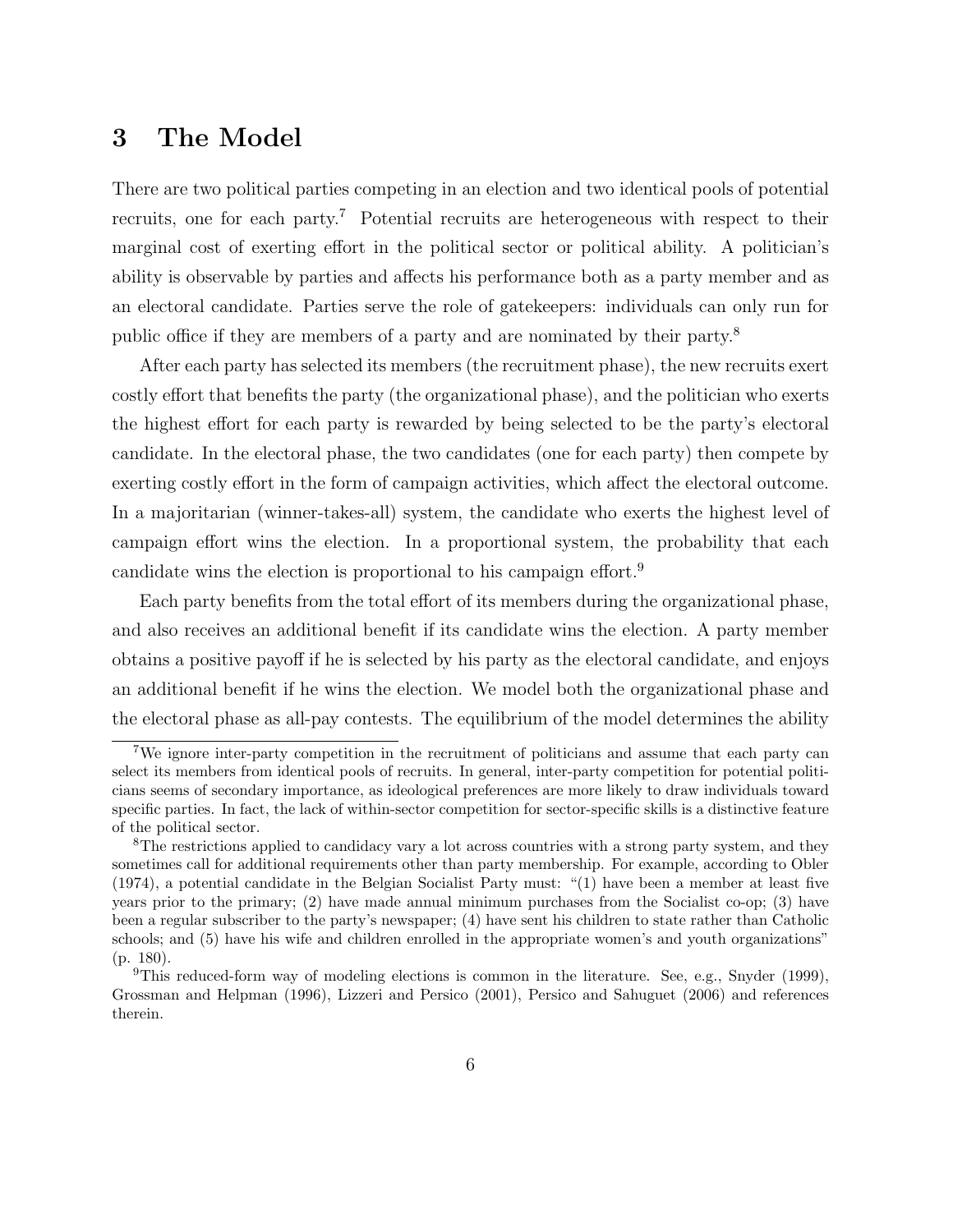of the politicians each party recruits, the effort exerted by the parties' members in the organizational phase, the ability and the campaign effort of the electoral candidates, and the ability of the elected politician.

Formally, we consider two competing political parties indexed by  $h = \{L, R\}$ , and two identical populations of individuals seeking public office.<sup>10</sup> Abusing notation, we use the same index h for a party and its pool of recruits. Each population h is composed of  $N$ individuals. Each individual i of population h is endowed with a characteristic  $\theta_{i_h} \geq 0$ representing his political ability. We assume that political abilities are strictly ordered, that is,  $\theta_{1_L} = \theta_{1_R} > \theta_{2_L} = \theta_{2_R} > \cdots > \theta_{N_L} = \theta_{N_R}$ . The individual cost of exerting effort  $e \geq 0$  in the political sector is equal to  $e/\theta_{i_h}$  (i.e., the higher is political ability the smaller is the marginal cost of exerting effort).

The game has three stages. In Stage 0 (the recruitment phase), parties simultaneously select their members at a fixed hiring cost  $\nu > 0$  per party member. Let  $\mathcal{K}_h$  be the set of party h members, where  $|\mathcal{K}_h| \leq N$ . An individual who is not selected by a party earns a payoff of zero. $11$ 

In Stage 1 (the organizational phase), party members exert effort  $e_{1,i_h}$  which benefits the party (where the first subscript denotes the stage) at a cost equal to  $e_{1,i_h}/\theta_{i_h}$ . The party member who exerts the highest effort is nominated to be the party's electoral candidate, which we denote by  $i_h^*$  (accordingly,  $e_{1,i_h^*}$  denotes the highest effort exerted in the organizational phase), and he earns a payoff equal to  $\beta \in (0,1)$ . Hence,  $\beta$  is the value of being the party's nominee.<sup>12</sup> We define "non active" a party member who chooses not to exert effort in Stage 1 ( $e_{1,i_h} = 0$ ).

In Stage 2 (the electoral phase), the two candidates nominated by their parties compete in an election. The electoral outcome is a function of the effort exerted by candidates in the electoral campaign, and the properties of this function depend on the electoral system. Specifically, in a majoritarian electoral system (FPP),  $i_h^*$  is elected if and only if  $e_{2,i_h^*} > e_{2,j_{-h}^*}$ , where  $e_{2,i_h^*}(e_{2,j_{-h}^*})$  is Stage 2 effort of party  $h(-h)$ 's nominee, and ties are

<sup>10</sup>We discuss the assumption of two exogenously given political parties in Section 6.

 $11$ In general, the value of the outside option can be itself a function of political ability. See, e.g., Mattozzi and Merlo (2008). Here, we abstract from this possibility.

<sup>&</sup>lt;sup>12</sup>In Section 6, we consider the case in which  $\beta$  is endogenous.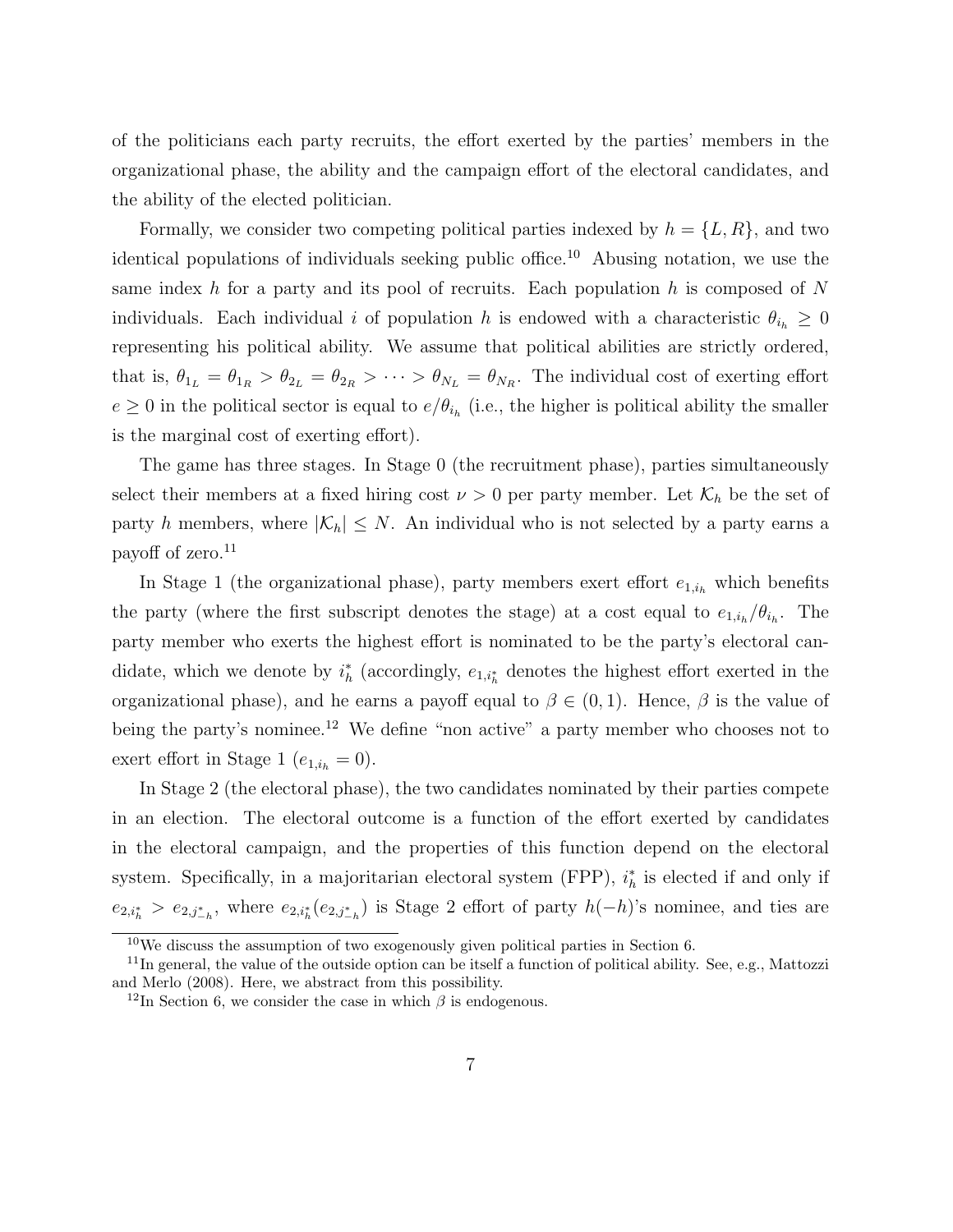broken randomly. In a proportional electoral system (PR),  $i_h^*$  is elected with probability  $e_{2,i_h^*}/(e_{2,i_h^*}+e_{2,j_{-h}^*})$ . The elected politician earns a payoff normalized to 1. The individual cost of campaigning in the election phase is equal to  $e_{2,i_h^*}/\theta_{i_h}$ <sup>13</sup>

Since behavior is invariant to affine transformations, for convenience we consider an equivalent specification where the effort cost function is the identity function (i.e.,  $c(e) = e$ ), and the value of nomination and election equal  $\beta \theta_{i_h}$  and  $\theta_{i_h}$ , respectively. According to this equivalent interpretation, a high-ability politician is an individual who values the political job more or has a larger public service motivation.

Formally, by letting  $\mathbf{e}_t = (\mathbf{e}_{t,\mathcal{K}_h}; \mathbf{e}_{t,\mathcal{K}_{-h}})$  denote the effort profile in stage  $t = \{1, 2\}$ , the payoff of individual i in party h in a majoritarian electoral system is equal to

$$
\Pi_{i_h}^{FPP}(\mathbf{e}_1, \mathbf{e}_2) = \begin{cases}\n0 & \text{if } i_h \ni \mathcal{K}_h \\
\frac{\theta_{i_h}(1+\beta)-e_{2,i_h}}{|Z_h|} - e_{1,i_h} & \text{if } e_{1,i_h} \ge \max_{j_h \in \mathcal{K}_h} \{e_{1,j_h}\} \text{ and } e_{2,i_h} > e_{2,j^*_{-h}} \\
\frac{\theta_{i_h}(\frac{1}{2}+\beta)-e_{2,i_h}}{|Z_h|} - e_{1,i_h} & \text{if } e_{1,i_h} \ge \max_{j_h \in \mathcal{K}_h} \{e_{1,j_h}\} \text{ and } e_{2,i_h} = e_{2,j^*_{-h}} \\
\frac{\theta_{i_h}\beta - e_{2,i_h}}{|Z_h|} - e_{1,i_h} & \text{if } e_{1,i_h} \ge \max_{j_h \in \mathcal{K}_h} \{e_{1,j_h}\} \text{ and } e_{2,i_h} < e_{2,j^*_{-h}} \\
-e_{1,i_h} & \text{otherwise,} \n\end{cases}
$$

where  $Z_h \equiv \{j_h \in \mathcal{K}_h : e_{1,j_h} = \max_{i_h \in \mathcal{K}_h} \{e_{1,i_h}\}\}\.$  Similarly, the payoff of individual i in party h in a proportional electoral system is equal to

$$
\Pi_{i_h}^{PR}(\mathbf{e}_1, \mathbf{e}_2) = \begin{cases} 0 & \text{if } i_h \ni \mathcal{K}_h \\ \frac{1}{|Z_h|} \left( \theta_{i_h} \left( \frac{e_{2,i_h}}{e_{2,i_h} + e_{2,j_{-h}^*}} + \beta \right) - e_{2,i_h} \right) - e_{1,i_h} & \text{if } e_{1,i_h} \ge \max_{j_h \in \mathcal{K}_h} \{e_{1,j_h}\} \\ -e_{1,i_h} & \text{otherwise,} \end{cases}
$$

and if  $e_{2,i_h} = e_{2,j_{-h}^*} = 0$  each candidate is elected with equal probability.

We assume that party  $h$  selects its members in order to maximize the following objective

$$
V^{s}(e_{2,i_{h}^{*}},e_{2,j_{-h}^{*}})+E\left(\sum_{i_{h}\in\mathcal{K}_{h}}e_{1,i_{h}}\right)-|\mathcal{K}|\nu,
$$
\n(1)

where the last two terms represent the party's expected payoff from the recruiting and organizational phases (i.e., the expected total effort of party members in the organizational

<sup>&</sup>lt;sup>13</sup>Assuming that the cost of exerting effort is the same across stages is not necessary for our results.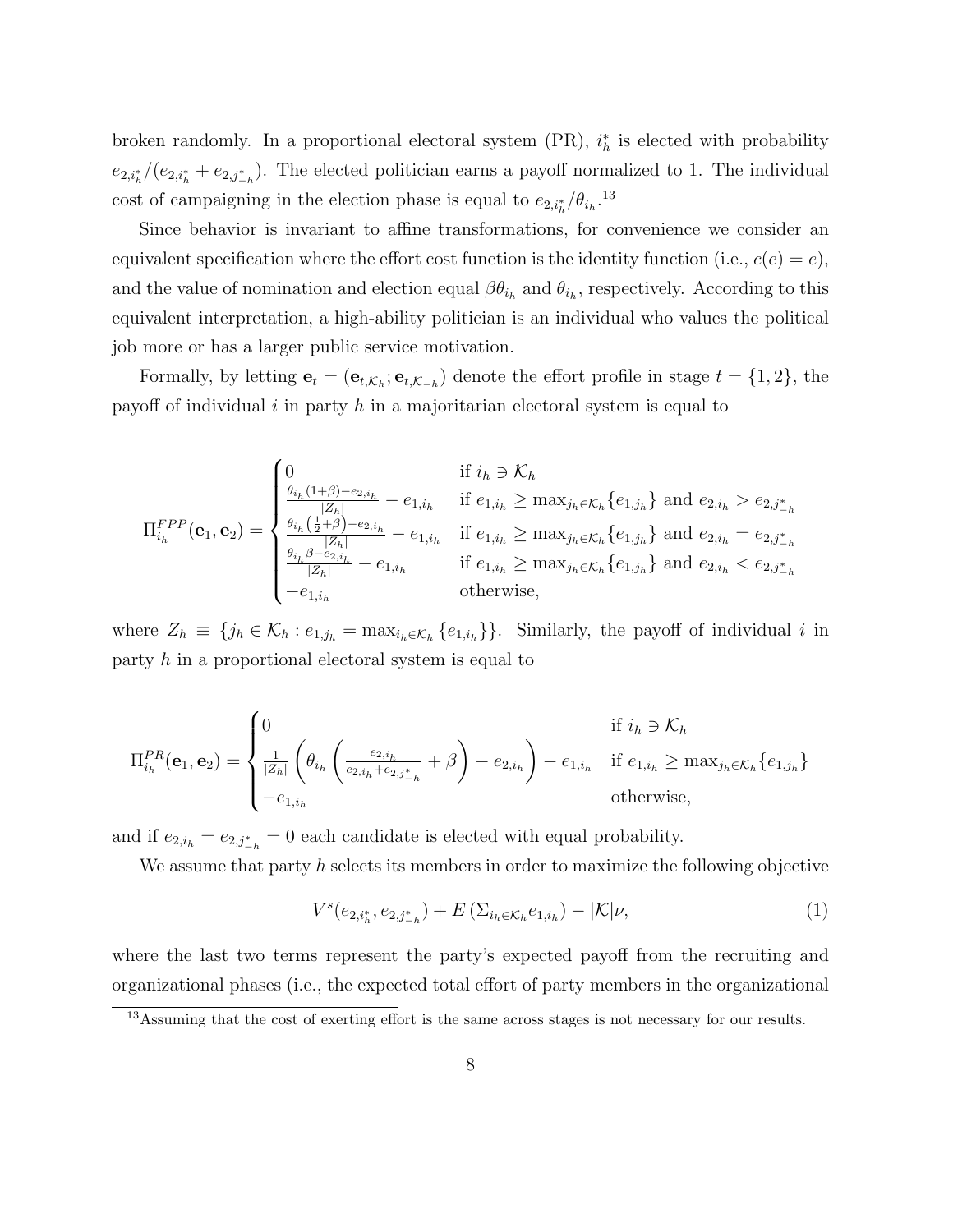phase net of hiring costs), and  $V^s(\cdot, \cdot)$ ,  $s \in \{PR, FPP\}$ , is the party's expected payoff from the electoral phase. In particular,

$$
V^{FPP}(e_{2,i_h^*}, e_{2,j_{-h}^*}) = \begin{cases} \gamma & \text{if } e_{2,i_h^*} > e_{2,j_{-h}^*} \\ \frac{\gamma}{2} & \text{if } e_{2,i_h^*} = e_{2,j_{-h}^*} \\ 0 & \text{otherwise,} \end{cases}
$$

$$
V^{PR}(e_{2,i_h^*}, e_{2,j_{-h}^*}) = \gamma \frac{e_{2,i_h^*}}{e_{2,i_h^*} + e_{2,j_{-h}^*}},
$$

where  $\gamma \geq 0$  is the party's benefit of winning the election and  $V^{PR}(e_{2,i_h^*}, e_{2,j_{-h}^*}) = \gamma/2$  if  $e_{2,i_h^*} = e_{2,j_{-h}^*} = 0.$ 

In the next two sections, we characterize the subgame perfect equilibrium of the game where the profile of effort choices in the electoral phase is a Nash equilibrium of the all-pay contest between candidates, and the profile of effort choices in the organizational phase and the recruiting strategy of the party are optimal given subsequent play. We focus on the case of arbitrarily small hiring cost per party member (i.e.,  $\nu \rightarrow 0$ ). We say that there is "mediocracy" if parties choose not to recruit the best (i.e., the individual with the highest political ability) nor the worst individuals. On the other hand, we say that there is "aristocracy" if parties choose to recruit the best individuals.

### 4 The Case of a Safe Seat

In order to disentangle the various forces at work behind our results, we begin by considering a simplified version of the model where electoral competition is absent: the case of a safe seat or an uncontested election. In this case, the recruiting decisions of the two parties are completely independent and do not depend on the electoral system. Hence, we can focus without loss of generality on a situation in which there is only one party that can recruit politicians and a single population of N individuals seeking office.

Consider, as before, that political ability  $\theta_i \geq 0$  is perfectly observable and such that  $\theta_1 > \theta_2 > \cdots > \theta_N$ . Since the election is uncontested, the party's nominee is elected with probability one and earns a payoff normalized to  $1.^{14}$  An individual who is not selected to

<sup>&</sup>lt;sup>14</sup>In the absence of electoral competition, distinguishing between the payoff of winning the nomination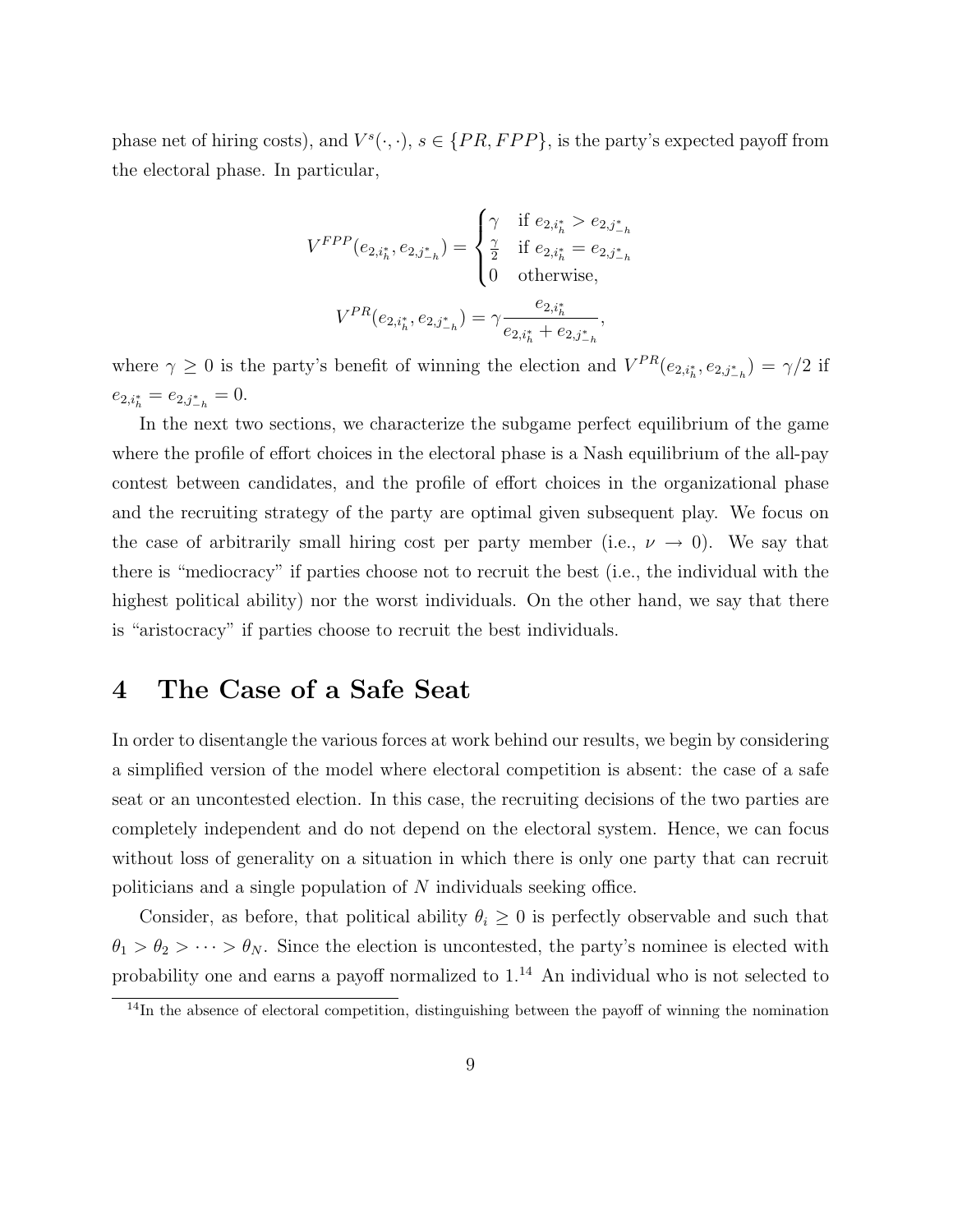be a party member earns a payoff of zero. Considering the equivalent specification where the effort cost function is the identity function and the payoff from being elected equals  $\theta_i$ , and letting  $e_k$  denote the effort profile, we have that the payoff of individual i is equal to

$$
\Pi_i(\mathbf{e}_{\mathcal{K}}) = \begin{cases}\n0 & \text{if } i \ni \mathcal{K} \\
\frac{\theta_i}{|Z|} - e_i & \text{if } e_i \ge \max_{j \in \mathcal{K}} \{e_j\} \\
-e_i & \text{otherwise,} \n\end{cases}
$$

where  $Z \equiv \{j \in \mathcal{K} : e_j = \max_{i \in \mathcal{K}} \{e_i\}\}\$  represents the set of party members winning the nomination (ties are resolved with equal probability). The party selects its members in order to maximize their expected total effort on behalf of the party net of hiring costs: that is, the party's payoff is equal to  $E(\Sigma_{i\in\mathcal{K}}e_i) - |\mathcal{K}| \nu$ , and we restrict attention to the case of  $\nu$  being arbitrarily small.

We assume the following condition throughout the rest of the paper:

#### Condition A

$$
\left(1+\frac{\theta_2}{\theta_1}\right)\frac{\theta_2}{2} < \left(1+\frac{\theta_3}{\theta_2}\right)\frac{\theta_3}{2}
$$

This condition guarantees that there is "enough" heterogeneity between the highest-ability politician and the second-highest. Given this assumption, we can now state our first result:

**Proposition 1** If condition A holds then mediocracy is an equilibrium.

Since the organizational phase is equivalent to an all-pay auction with complete information and strictly ordered valuations equal to  $\theta_i$ , to prove the result we can use Theorem 1 and Lemma 1 of Baye, Kovenock, and de Vries (1993), which builds on a previous result by Hillman and Riley (1989), and conclude that expected total effort of party members in equilibrium equals

$$
E\left(\Sigma_{i\in\mathcal{K}}e_i\right) = \left(1 + \frac{\theta_{max_K+1}}{\theta_{max_K}}\right)\frac{\theta_{max_K+1}}{2},\tag{2}
$$

.

where  $\theta_{max_K}$  and  $\theta_{max_{K+1}}$  denote the abilities of the best politician in the party and of the second best politician in the party, respectively. Hence, under Condition A, the party has an incentive not to select the highest-ability individual (i.e.,  $\theta_1$ ). Furthermore, since the and the payoff of winning the election is inconsequential.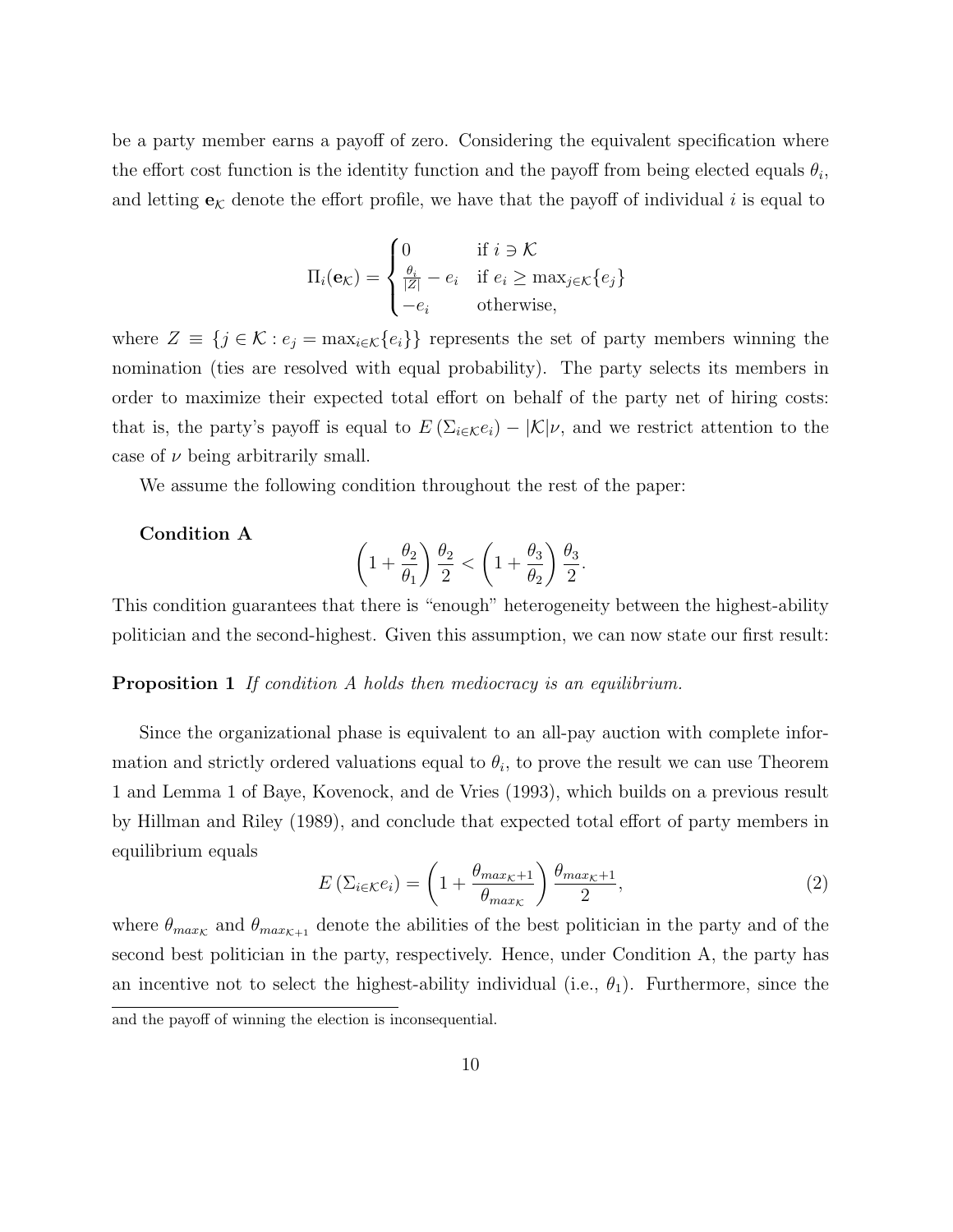"prize" (i.e., the party nomination) cannot be shared, in the unique equilibrium, only the two highest-ability politicians selected by the party will be active (i.e., will be choosing to exert positive effort). As a result, the party never selects the worst available individuals.

The intuition for the result is simple. Suppose that Condition A holds: that is, the distribution of individual characteristics is such that there is only one outstanding potential politician (technically, the ratio of  $\theta_2$  and  $\theta_1$  is sufficiently smaller than the ratio of  $\theta_3$  and  $\theta_2$ ). In the unique equilibrium of the organizational phase of the game, the two best politicians recruited by the party (i.e., the party recruits with the two highest values of  $\theta$ ) randomize over the same interval of effort levels. However, while the highest-ability one randomizes uniformly over the interval, the second-highest's equilibrium strategy has a mass point on zero effort. In other words, the two best politicians selected by the party will almost mimic each other, but the "underdog" will shirk with some positive probability. When the difference in ability between the best party member and the second best is relatively large, the chances that the latter wins the party nomination are relatively low. This implies that the second-best party member will shirk more often in equilibrium. We refer to this as the discouragement effect: the presence of a "superstar" discourages individuals of lesser ability from exerting high levels of effort. As a consequence, competition within the party will be relatively low and hence expected total effort by all party members will be low as well. By excluding the potential recruit with the highest ability, and recruiting mediocre but relatively homogenous politicians, the party can increase intra-party competition (i.e., reduce the discouragement effect), and hence the collective effort of its recruits on behalf of the party, which maximizes its payoff. This result is an application of the "exclusion principle" for all-pay auctions with complete information discovered by Baye, Kovenock, and de Vries (1993). In the next section, we introduce electoral competition and study how the interaction between intra-party and inter-party competition affects the equilibrium selection of politicians.

### 5 Electoral Competition

Consider now the general environment described in Section 3 where the two parties compete in an election. In a competitive electoral environment, having a high-ability candidate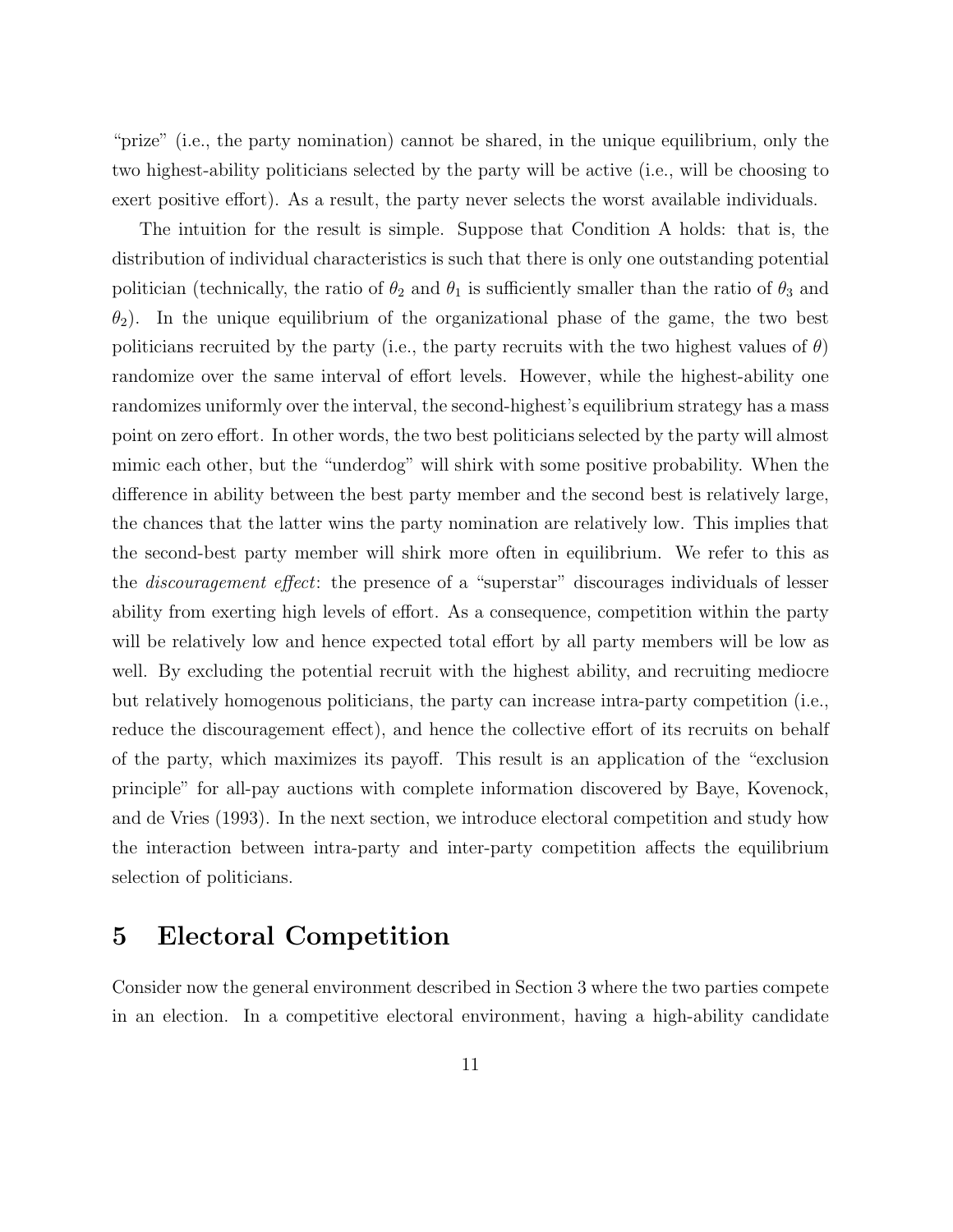improves a party's electoral prospects (competition effect). Hence, a mediocre selection of politicians negatively affects a party's chances of winning a contested election. This situation entails an interesting trade-off between two opposing effects: the competition effect (due to inter-party competition) and the discouragement effect (due to intra-party competition). The specifics of this trade-off depend on the electoral system, which affects the competitiveness of elections.

We begin by providing a characterization of the subgame perfect equilibrium of the game. To simplify the analysis, we assume the following condition throughout the rest of the paper:

**Condition B** For all  $k > 3$ 

$$
\left(1+\frac{\theta_3}{\theta_2}\right)\frac{\theta_3}{2} > \left(1+\frac{\theta_k}{\theta_{k-1}}\right)\frac{\theta_k}{2}.
$$

This condition guarantees that in the recruitment phase of the game the optimal selection for each party is either the two highest-ability individuals  $(\theta_1$  and  $\theta_2)$  or the second and the third highest-ability individuals  $(\theta_2 \text{ and } \theta_3)$ .<sup>15</sup> Under Condition A and Condition B we obtain the next result.

**Theorem 1** For each electoral system  $s = \{FPP, PR\}$  there exists a threshold  $\bar{\gamma}^s$  such that mediocracy is an equilibrium if and only if  $\gamma < \bar{\gamma}^s$ .

Theorem 1 completely characterizes the equilibrium of the model. The proof of this result, which is provided in the Appendix, constructs the subgame perfect equilibrium for each electoral system. In equilibrium, both parties will either select the two highestability individuals (aristocracy) or the second and the third highest-ability individuals (mediocracy). The reason why the existence of mediocracy depends on the value of  $\gamma$  is rather intuitive. When  $\gamma$  is small, parties care relatively more about the expected total effort of their members in the organizational phase than about winning the election. Hence, the discouragement effect is more important than the competition effect. In this case, a mediocre selection provides the best incentives for all party members to exert effort on

<sup>&</sup>lt;sup>15</sup>This immediately follows from equation  $(2)$  in the proof of Proposition 1. Notice that, while it simplifies our analysis, Condition B is not necessary for our results.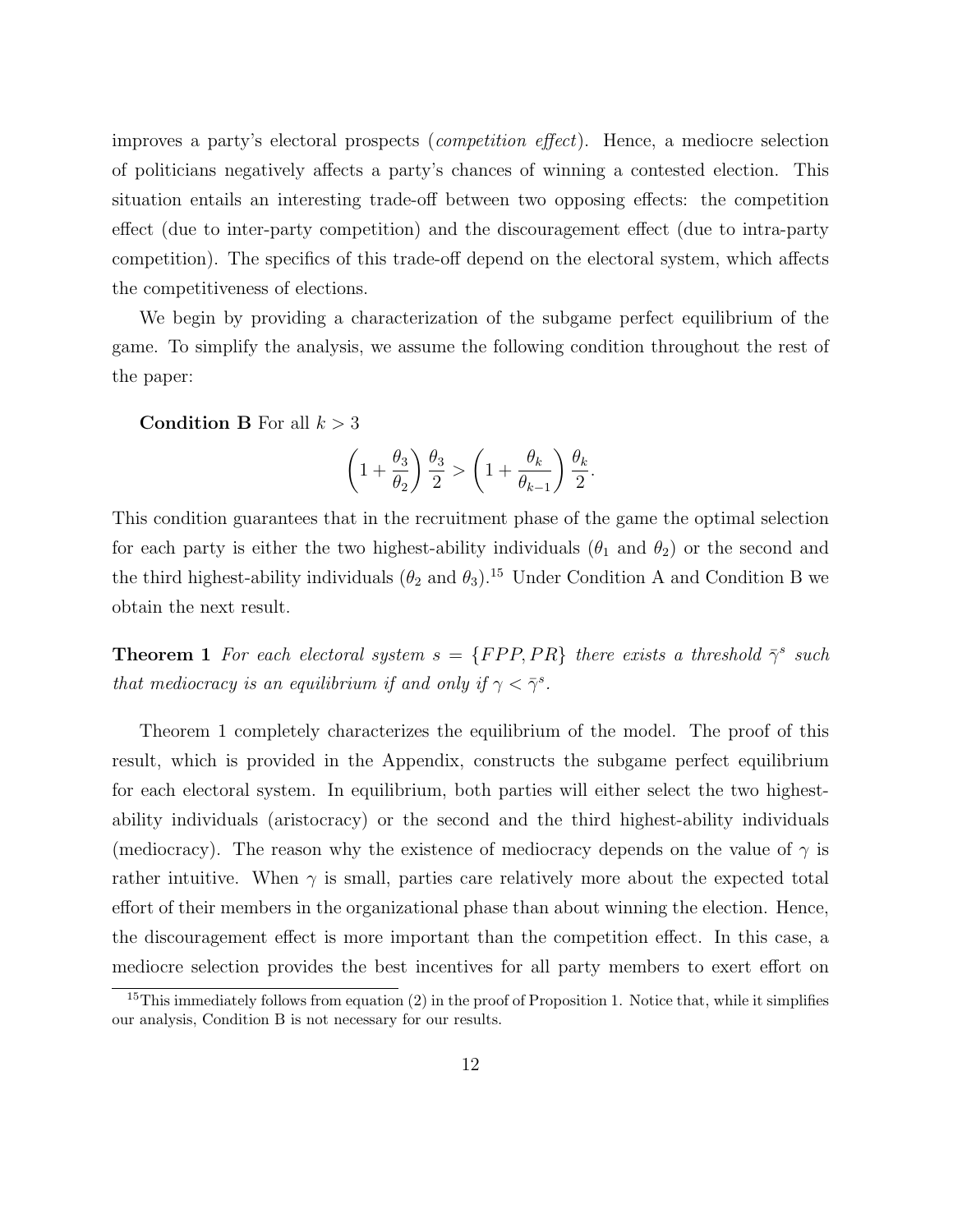their party's behalf in the organizational phase. On the other hand, as  $\gamma$  becomes larger, the payoff from winning elections increases and having mediocre but hard working party members may no longer be optimal from the party's perspective, since a mediocre candidate will most probably run an unsuccessful campaign.

Next, we investigate the effects of changing the incentives of party members in the organizational phase (i.e., varying the value  $\beta$  of obtaining the party nomination) on the likelihood that mediocracy arises in equilibrium. An increase in  $\beta$  has two opposite effects on  $\bar{\gamma}^s$ : it decreases the parties' gains in the recruitment phase from excluding the highestability individual (the discouragement effect is less severe), which leads to a decrease in  $\bar{\gamma}^s$ ; but, it also increases the probability of winning the election following a downward deviation in the recruitment phase (the competition effect is weaker), which leads to an increase in  $\bar{\gamma}^s$ . The former effect is due to intra-party competition and is very intuitive: an increase in the value of winning the nomination increases intra-party competition and hence reduces the discouragement effect. The latter effect is more subtle and pertains to the interaction between intra-party and inter-party competition.

Suppose that party  $L$  is selecting the two highest-ability individuals as its members. The incentives for party  $R$  to do the same rather than opt for a mediocre selection are given by the consequences of such a choice on its expected probability of winning the election. In particular, the electoral incentives are stronger the higher is the probability that party L's nomination process will lead to the candidacy of the highest-ability individual. Since the nomination is awarded to the party member who exerts the highest level of effort, and in equilibrium the two party members with the highest values of  $\theta$  will randomize continuously on an interval of efforts levels, an increase in the value of winning the nomination leads the less able politician in party L to behave more aggressively. Hence, it is more likely that the less able politician becomes party  $L$ 's electoral candidate. But this benefits party  $R$ since its chances of winning election with a mediocre selection actually increase (i.e., the competition effect is watered down). For a distribution of types that most favors mediocracy in equilibrium, this latter effect is the dominant one. Indeed, when  $\theta_3$  approaches  $\theta_2$ ,  $\bar{\gamma}^s$  is increasing in  $\beta$ , that is the higher is the value of winning the nomination, the higher is the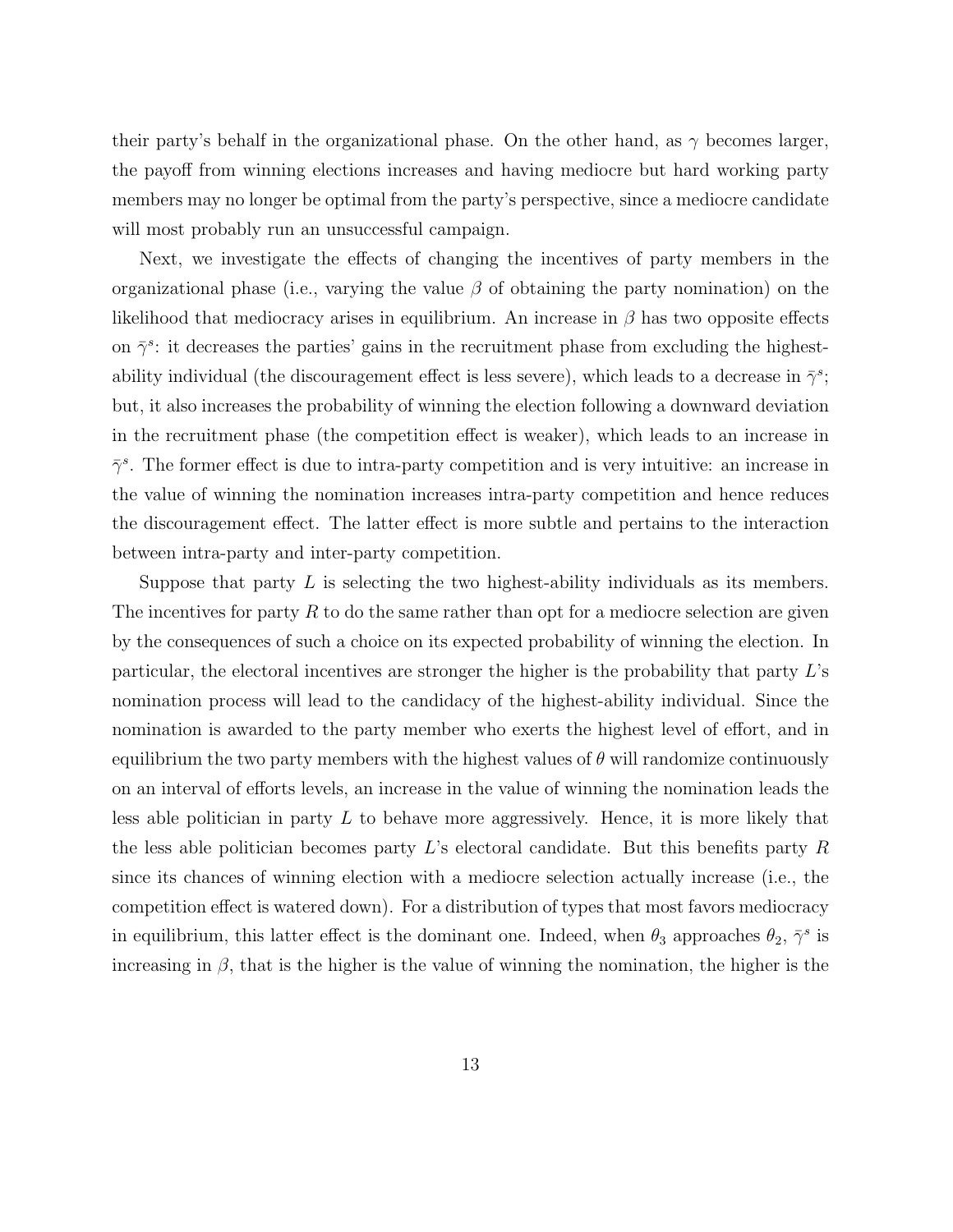likelihood that mediocracy is an equilibrium.<sup>16</sup>

It is interesting to point out that having a positive value of winning the party nomination (i.e.,  $\beta > 0$ ) is a necessary condition for mediocracy only in the case of majoritarian elections. Indeed, when  $\beta$  approaches zero  $\bar{\gamma}^{FPP}$  vanishes. On the contrary, there exist type profiles such that  $\bar{\gamma}^{PR}$  is always bounded away from zero for all values of  $\beta$  (including when  $\beta = 0$ <sup>17</sup>. Hence, we have the following corollary to Theorem 1:

#### Corollary 1

- Necessary and sufficient conditions for mediocracy to be an equilibrium in majoritarian elections are that 1) politicians are sufficiently valuable for the party even if they do not win elections, and that 2) candidates are rewarded even if they do not win elections.
- A necessary condition for mediocracy to be an equilibrium in proportional elections is that politicians are sufficiently valuable for the party even if they do not win elections. Furthermore, there exist type profiles such that this condition is also sufficient.

To provide some intuition for the result, let us focus on majoritarian elections and note that the winner-takes-all nature of this electoral system makes the equilibrium continuation value of being an electoral candidate very steep (in fact, discontinuous) in  $\theta$ . Indeed, when  $\beta$  approaches zero, and hence nomination has almost no value per se, the equilibrium continuation value of being party h's candidate is strictly positive if and only if  $\theta_{i_h^*} > \theta_{j_{-h}^*}$ (i.e., party h's candidate has a strictly higher ability than his opponent in the general election), and it is equal to zero otherwise.<sup>18</sup> Hence, there is no gain from working hard as a party member in the organizational phase unless there is a positive chance of i) becoming the electoral candidate and ii) facing a "weak" (low  $\theta$ ) challenger in the general election. As a result, if elections are majoritarian, the party cannot react to the discouragement

<sup>&</sup>lt;sup>16</sup>Note that it is easier to satisfy Conditions A and B when  $\theta_3$  approaches  $\theta_2$ . In the Appendix, at the end of the proof of Theorem 1, we discuss the case in which  $\theta_3$  is exactly equal to  $\theta_2$ .

<sup>&</sup>lt;sup>17</sup>The proof of this result is part of the proof of Theorem 1 in the Appendix.

<sup>&</sup>lt;sup>18</sup>Recall that in the unique equilibrium of a two-bidders all-pay auction with valuations  $\theta_1 > \theta_2$ , the expected equilibrium payoff of bidder 1 is equal to  $\theta_1 - \theta_2$ , while the second bidder completely dissipates his rents.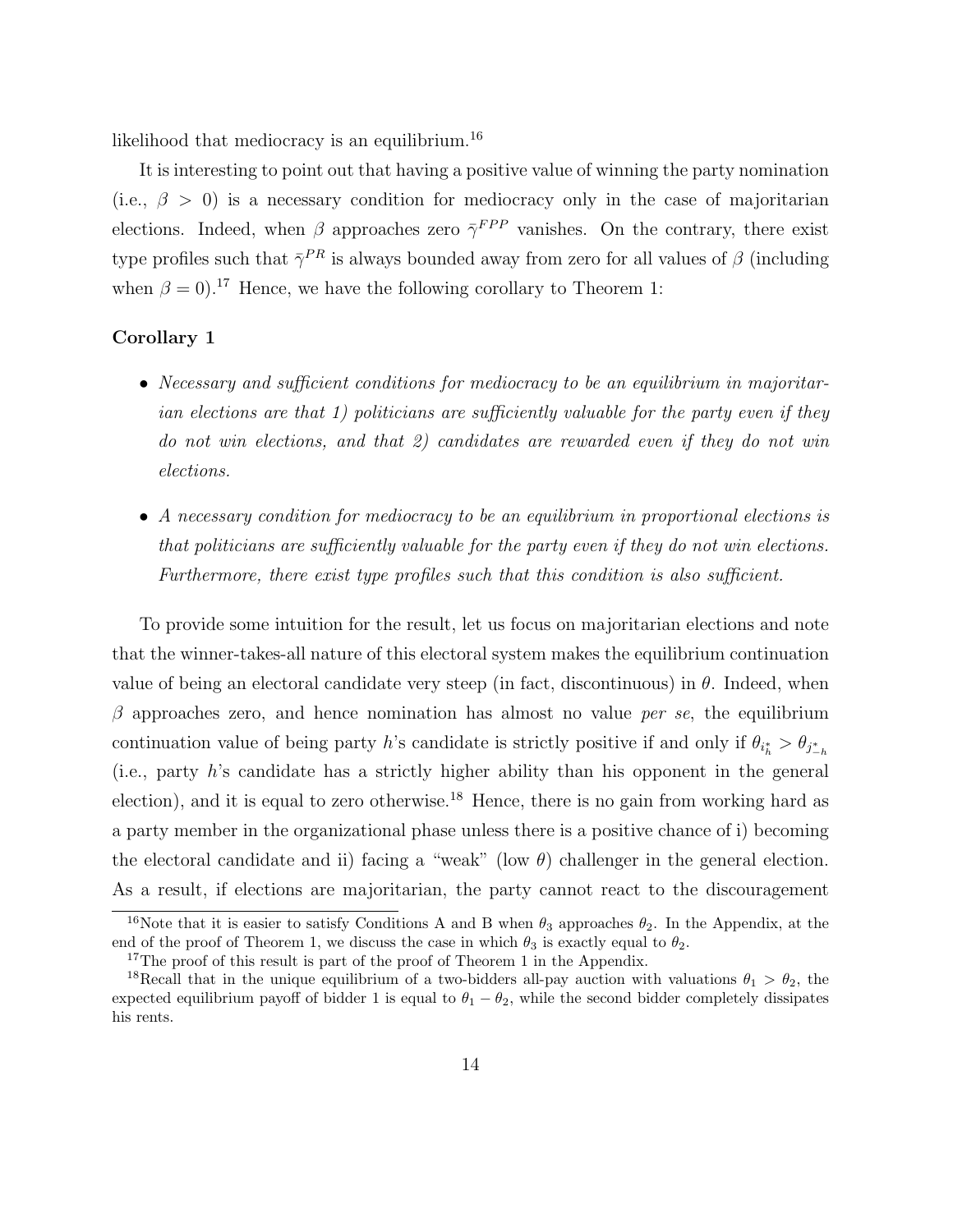effect if nomination has no value, and it gains nothing from selecting mediocre individuals irrespective of the value of  $\gamma$ . On the other hand, since in proportional elections the equilibrium continuation value of being an electoral candidate is always positive, increasing, and smooth in  $\theta$ , a mediocre selection can be effective in counteracting the discouragement effect for all values of  $\beta$ . In the proof of Theorem 1, we show that this is indeed the case when  $\theta_3$  is close to  $\theta_2$ .

As Corollary 1 suggests, the conditions for mediocracy to be an equilibrium are more demanding in the case of a majoritarian electoral system than in a proportional one. Next, we investigate whether electoral systems can be ranked in terms of their performance in selecting high-ability politicians. This ranking is particularly relevant when political talent is relatively scarce as in the case of  $\theta_3$  approaching  $\theta_2$ . In this case, the second- and thirdbest political talents are similar and there is only one outstanding politician. It turns out that  $\theta_3$  approaching  $\theta_2$  is a sufficient condition to rank electoral systems independently of the level of  $\beta$ . We state this result in the next proposition.

**Proposition 2** When  $\theta_3$  approaches  $\theta_2$  mediocracy is more likely to arise in proportional elections than in majoritarian elections: that is,  $\bar{\gamma}^{FPP} < \bar{\gamma}^{PR}$ .

The main force driving this result is that a majoritarian system is fundamentally more competitive than a proportional system, because of its winner-takes-all nature. This implies that a politician's continuation value of winning the nomination is flatter in proportional elections, and the gains to the party from excluding high-ability politicians are larger. To understand why this is the case, consider a downward deviation of one party in the recruitment phase. A deviation toward a mediocre selection has two consequences: First, it increases intra-party competition for nomination and therefore it reduces the discouragement effect. This represents the benefit from the deviation. Second, it reduces the probability of winning the general election, which is the cost of deviating. The latter is higher in majoritarian than in proportional elections since the probability of winning the general election with a mediocre selection is lower in a majoritarian electoral system than in a proportional one. On the other hand, comparing the benefit of deviating across electoral systems is less immediate.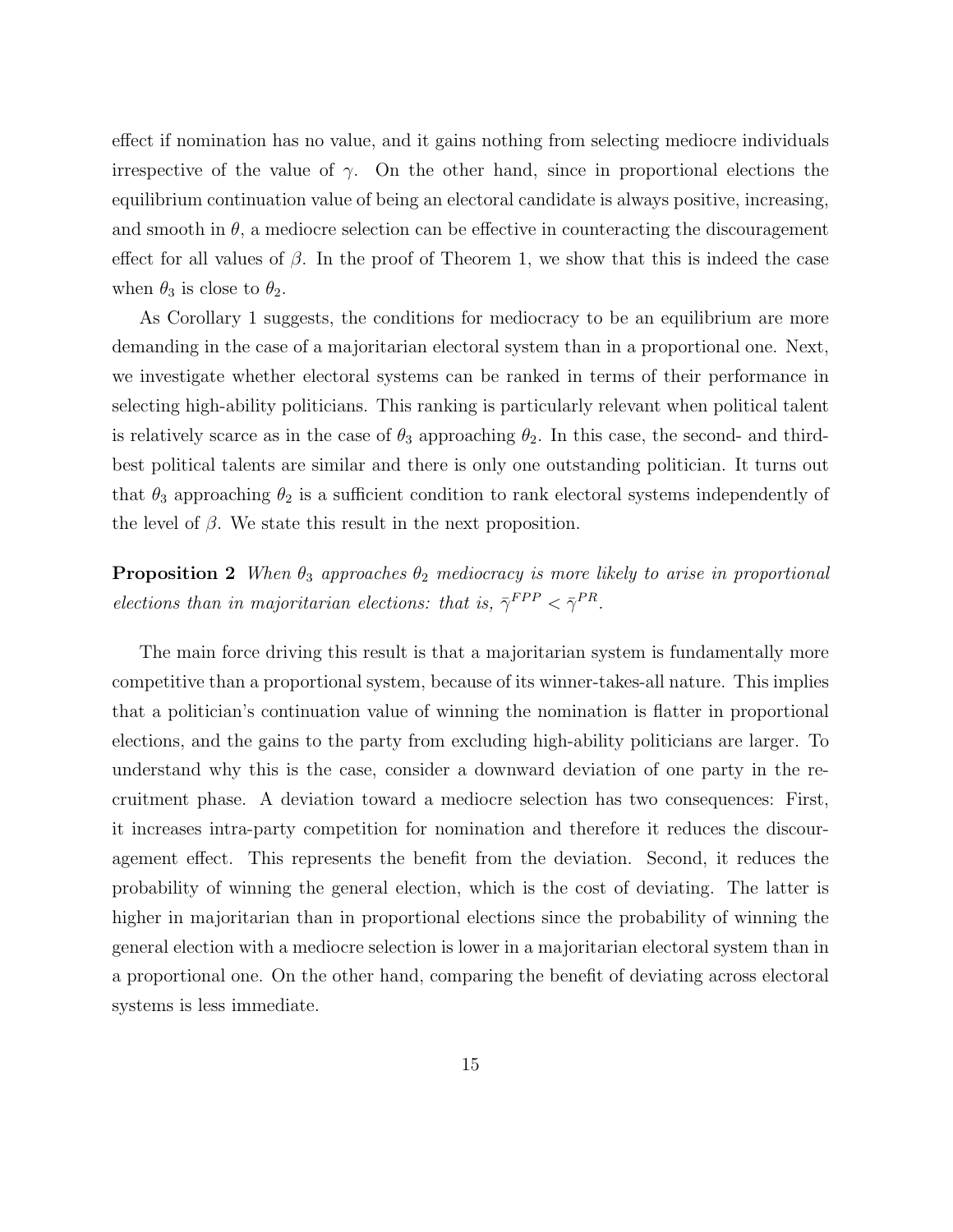

Figure 1: Equilibrium selection of politicians for given  $\theta_2/\theta_1$ .

The benefit of deviating depends itself on two intertwined components: i) the homogeneity of the deviating party's recruits after the deviation, and ii) how big is the continuation value of being the electoral candidate for the worst party recruit, which is related to his likelihood of winning the general election. While the first component affects the level of competition in the organizational phase (the size of the discouragement effect), the second determines an upper bound on individual effort within the party. When  $\theta_3$  is close to  $\theta_2$ the first component is similar across electoral systems. On the contrary, the maximal effort exerted by politicians in the organizational phase is higher in proportional elections. The reason for this is that in majoritarian elections, the equilibrium continuation value of being the electoral candidate (net of  $\beta$ ) is equal to zero for every party member but the very best, while in proportional elections, it is strictly positive even for mediocre politicians. Hence, the party has a stronger incentive to select mediocre politicians in proportional elections than in majoritarian elections which implies that  $\bar{\gamma}^{FPP}$  must be smaller than  $\bar{\gamma}^{PR}$ .

Figure 1 represents the equilibrium selection of politicians in the space  $(\beta, \gamma)$  for a given value of  $\theta_2/\theta_1$ , and the arrows describe the effect of an increase in  $\theta_2/\theta_1$  on the boundaries of the regions.<sup>19</sup> If we interpret the two parameters of our model,  $\beta$  and  $\gamma$ , as capturing the politicians' and the parties' weights between objectives, Figure 1 provides several intuitive

<sup>&</sup>lt;sup>19</sup>The boundaries are depicted as straight lines only as an illustration, but in general are not linear.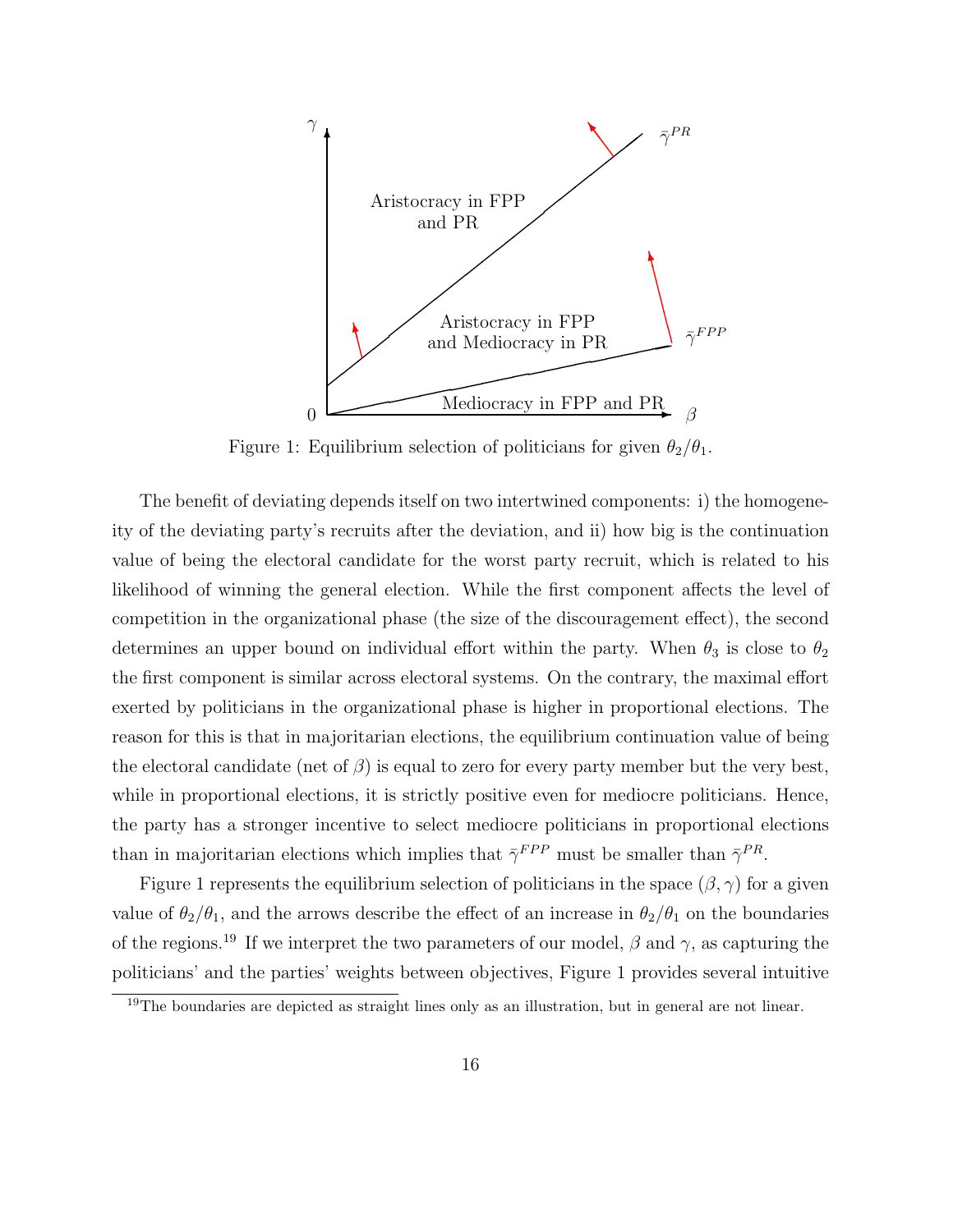insights. First, the likelihood of mediocracy being an equilibrium increases when party service is more important than electoral success (as one moves southwest in Figure 1). Second, for fixed  $\gamma$  and  $\beta$ , a proportional electoral system, by weakening the link between political ability and electoral performance, "endogenuosly" shifts parties' focus from interparty competition to intra-party competition and it therefore makes a worse selection of politicians more likely. Finally, the less the best politician stands out with respect to the next best alternative  $(\theta_2/\theta_1)$  increases), the more likely it is to have a mediocre selection of politicians in equilibrium.

Proposition 2 focuses on the relative performance of alternative electoral systems in selecting the highest-ability individuals into politics. The next proposition compares their performance in *electing* the highest-ability politician (i.e., a type  $\theta_1$ ), when it is a party member and hence a potential candidate under both electoral systems.

**Proposition 3** Let  $\gamma > \bar{\gamma}^{PR}$ , so that there is aristocracy in both electoral systems. There exists  $q^*(\beta) \in [0,1)$  such that the probability of electing the highest-ability politician is higher in majoritarian elections than in proportional elections if  $\theta_2/\theta_1 > q^*(\beta)$ . Further, there exists  $\beta^* \in (0,1)$  such that  $q^*(\beta) > 0$  if  $\beta < \beta^*$ .

When parties recruit the best available politicians in both electoral systems (i.e.,  $\gamma$ )  $\bar{\gamma}^{PR}$ ), Proposition 3 establishes that the highest-ability politician is elected more often in a majoritarian system than in a proportional system if either the value of winning the party nomination is large or when the distribution of political talent is such that "there is no superstar" (i.e.,  $\theta_2/\theta_1$  is relatively large). Furthermore, it can be shown numerically that the sufficient conditions of Proposition 3 are also necessary, so that the highest-ability politician may be more likely to be elected in a proportional system than in a majoritarian system when  $\beta$  and  $\theta_2/\theta_1$  are relatively small. Hence, while we have established that parties are more likely to select better politicians under a majoritarian system, the comparison between the two systems is less clear when we focus on their "electing performance": that is, their relative performance in electing the highest-ability individual given the same initial selection of politicians.

When  $\beta$  is small, a majoritarian system elects the highest-ability politician more often than a proportional system when it is less needed: i.e., when the difference between the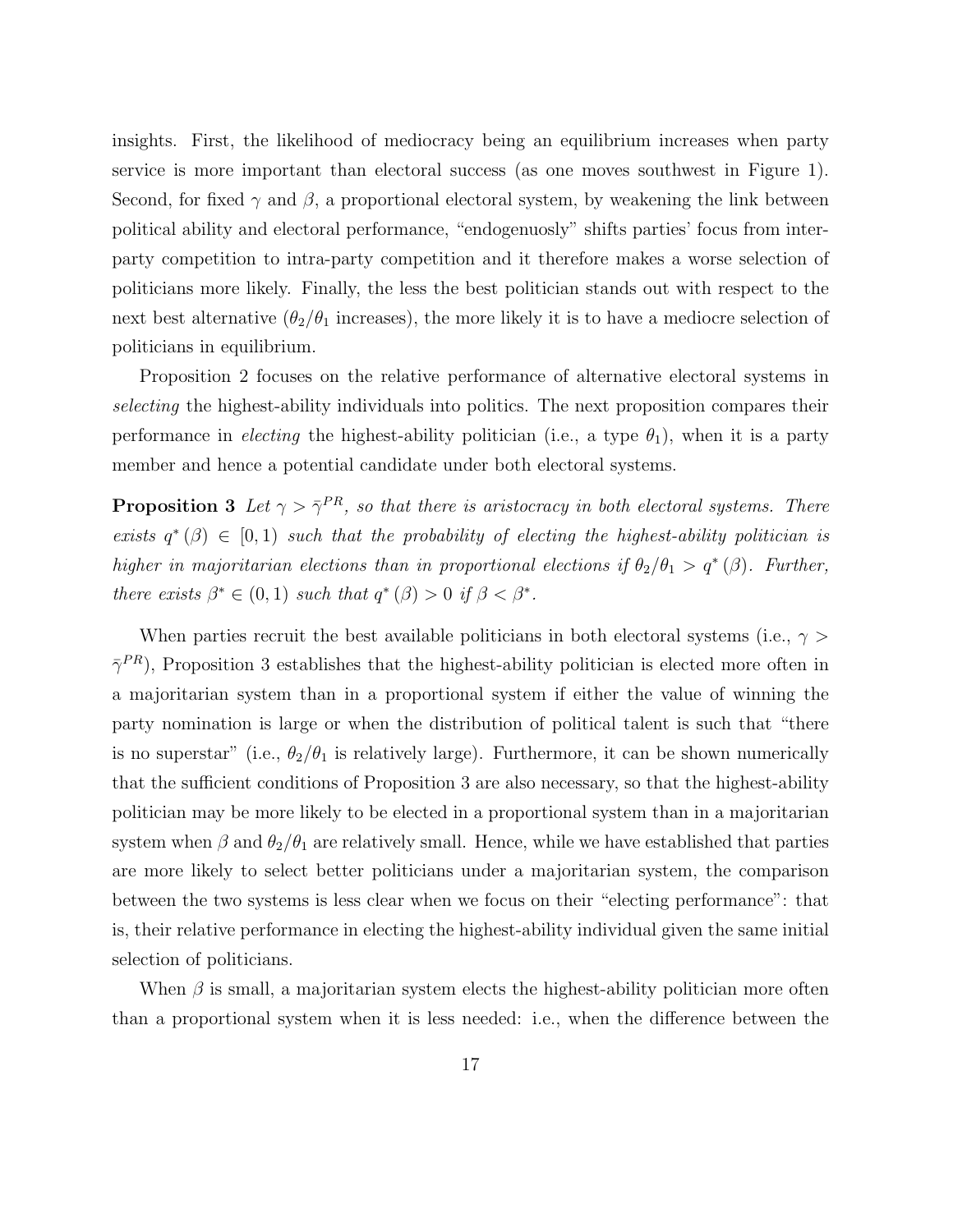two best politicians is small and therefore the next best alternative is relatively close to the best available option. On the other hand, a proportional system may outperform a majoritarian system in its electing performance when it matters the most: i.e., when the highest-ability politician is much better than the next best alternative.<sup>20</sup> This suggests that it may be useful to compare the two electoral systems according to the average quality of the politicians elected under each system (maintaining fixed the initial selection of party members). While the two systems cannot be ranked, the results of numerical simulations indicate that, given the same initial selection of politicians, the difference in the average quality of elected politicians in majoritarian and proportional systems is quantitatively negligible for all values of  $\beta$  and  $\theta_2/\theta_1$ . Hence, the two systems are very similar with respect to their electing performance when they both induce political parties to select the best politicians. The main difference between the two electoral systems is in their relative propensity to induce a mediocre selection by the parties.

By combining the results of Propositions 2 and 3, our analysis highlights the importance of taking into account the effects of different electoral systems on the initial recruitment of politicians. In this respect, our findings tilt the comparison between electoral systems in favor of majoritarian elections. We conclude the analysis by assessing which system provides the best incentives to exert effort in the general election, taking into account the equilibrium of the recruitment and the organizational phases.

Proposition 4 The expected total campaign effort of electoral candidates is always greater in majoritarian elections than in proportional elections.

The ranking of Proposition 4 also extends to expected average campaign effort and the intuition for these results comes from the uniformly steeper incentives provided by majoritarian elections and their effects on the selection of party members and electoral candidates.

<sup>&</sup>lt;sup>20</sup>The reason why a proportional system performs better than a majoritarian system in electing the best politician when  $\theta_2/\theta_1$  is relatively small is due to the fact that the unique equilibrium of the organizational phase is in mixed strategies. In particular, when the underdog politician is much worse than the best one, to preserve indifference, he has to exert zero effort with higher probability (and hence is less likely to obtain the party nomination and become an electoral candidate), in a proportional system than in a majoritarian system.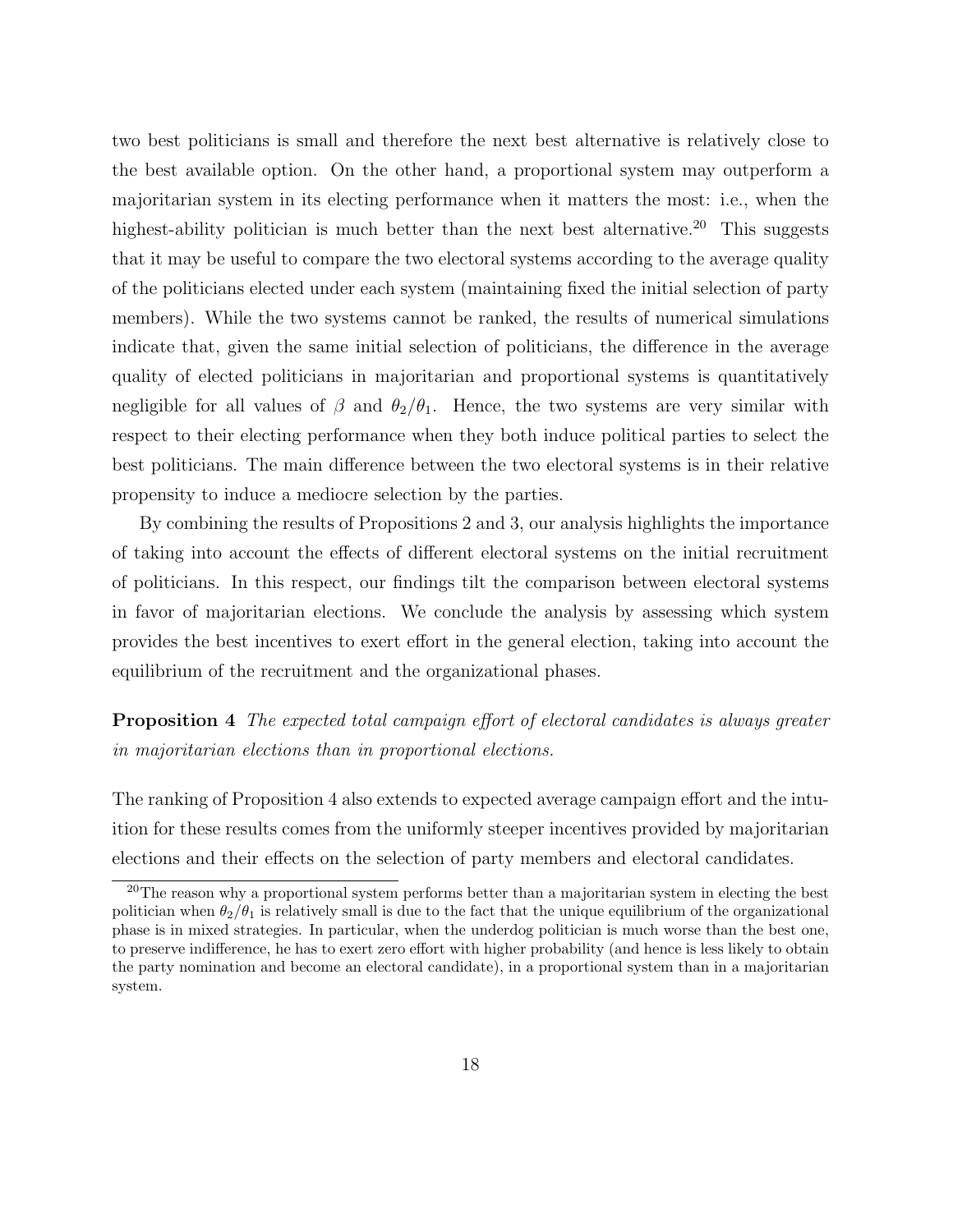### 6 Concluding Remarks

In this paper, we have proposed a novel approach to study the effects of alternative electoral systems on the quality of politicians. By focusing on the recruitment of individuals in the political sector, we have identified a fundamental trade-off between organizational and electoral concerns of political parties that may lead to a mediocre selection of politicians. The main driving force behind this result is what we have called the discouragement effect: that is, the tendency of individual members of an organization (e.g., a political party), who are of lesser ability, to get discouraged from the presence of superstars in a competitive environment and hence exert little effort on behalf of the organization.<sup>21</sup> By excluding superstars, and selecting instead a mediocre but relatively homogenous group of individuals, a political party can maximize the collective effort of the group, but at the cost of possibly losing its competitive edge in the electoral arena. Electoral rules determine the competitiveness of the electoral environment: ceteris paribus, the more competitive the electoral environment, the less appealing a mediocre selection.

We have proposed an equilibrium model that formalizes these general ideas and naturally casts them in an all-pay auction environment. To keep the analysis tractable and focused on the main ideas, the model is deliberately simple and stylized. Nevertheless, it can be extended in several directions. Here, we briefly discuss three possible generalizations.

First, in our model the value of being nominated as an electoral candidate,  $\beta$ , is exogenous. Suppose, on the other hand, that  $\beta$  is endogenous. For example, suppose that  $\beta$  can be optimally chosen by parties at cost  $c(\beta)$ , and different electoral systems may lead to a different optimal  $\beta_s^*$ . Clearly, if parties can increase  $\beta$  at no cost (i.e.  $c(\beta) = 0$ ), they will do so in both electoral systems and  $\beta_{PR}^* = \beta_{FPP}^* = 1$ . In this case, our results about the relative desirability of majoritarian elections both in terms of selection and election of good politicians are reinforced. If instead  $c(\beta)$  is increasing and convex, it can be shown that there exists a threshold t such that  $\beta_{PR}^* > \beta_{FPP}^*$  if and only if  $\theta_2/\theta_1 > t$ . If  $\beta_{PR}^* > \beta_{FPP}^*$ , our ranking of electoral systems in terms of both the selection and election of high-ability politicians is preserved. On the other hand, if  $\beta_{PR}^* < \beta_{FPP}^*$ , the relative performance of

 $21$ We believe that this is a rather general concept which may also apply to other contexts.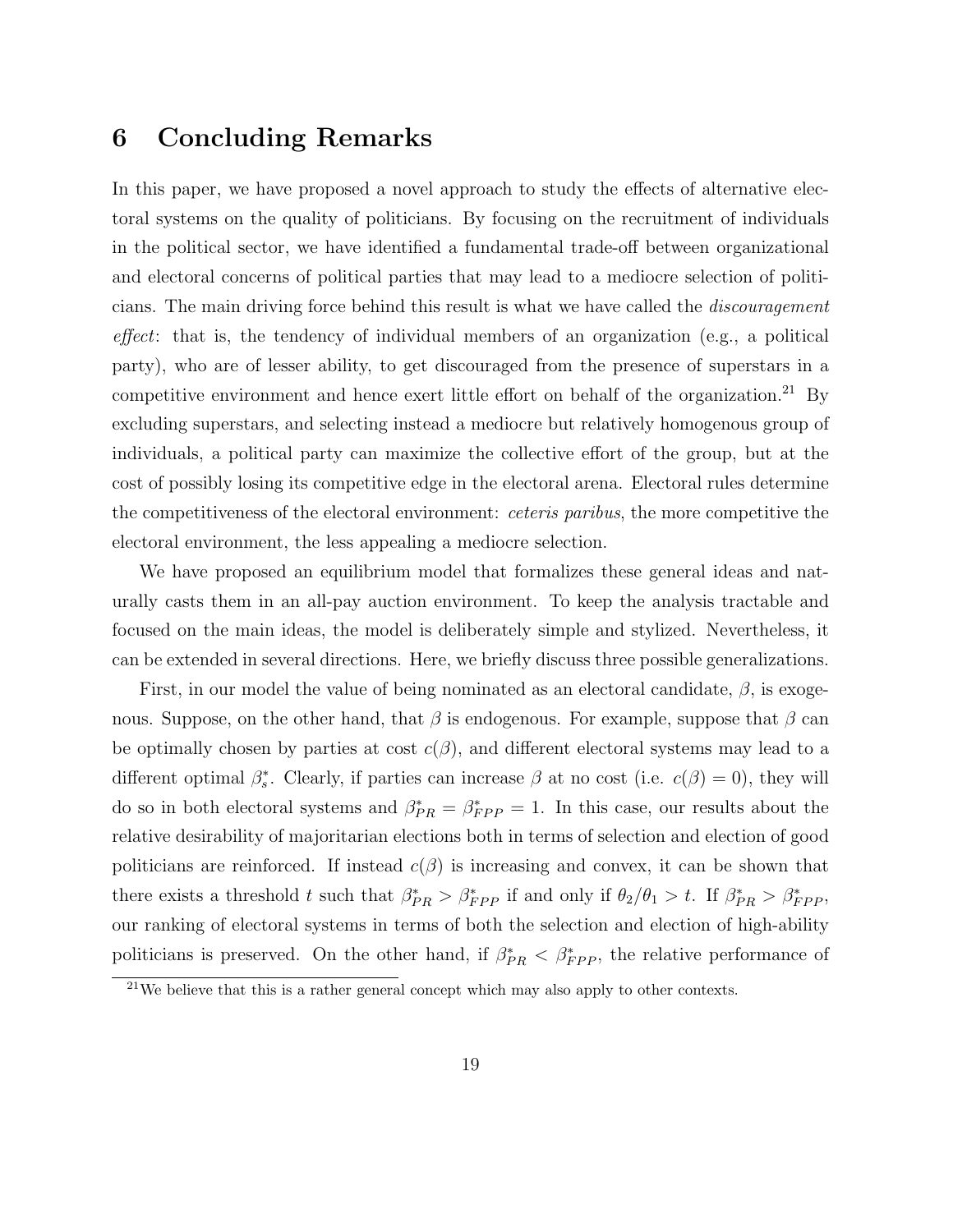alternative electoral systems may also depend on the convexity of  $c(\beta)$ .<sup>22</sup>

Second, our common-value environment departs from the standard Downsian approach and abstracts from policy preferences. However, policy preferences can be introduced in our model in a relatively straightforward way. For example, suppose that the two political parties have observable policy positions  $\{x_L, x_R\} \in [-y, y]^2$  that are perfectly implemented by their candidates if elected and, to preserve the symmetry of the model, are such that  $x_L = -x_R$ . Further, assume that policy and campaign effort enter the voters' utility in an additively separable fashion, and that voters' policy preferences are distributed symmetrically on the interval  $[-y, y]$ . It is easy to show that in this model the key mechanism leading to mediocracy and our results on the comparison between alternative electoral systems will be preserved. This is also true if political parties choose their policy positions. The additional predictions of the extended model concern the policy outcome, which will be more or less polarized depending on whether the parties are assumed to be policy or office motivated and on the specific extensive-form of the game.

Finally, we focus on two exogenously given political parties. In the case of majoritarian electoral systems, both theory and empirical evidence suggest that this assumption is to a large extent plausible.<sup>23</sup> This is not necessarily the case for proportional electoral systems. However, for any number of parties in proportional elections, the marginal impact of individual campaign effort on the probability of winning the election will always be bounded. On the contrary, the winner-takes-all nature of majoritarian elections entails that an increase in campaign effort just above the competitors' levels will lead to a discrete jump in the probability of winning. This suggests that the probability of electing the best candidate will always be higher in majoritarian elections than in proportional elections for any number of candidates.<sup>24</sup>

<sup>&</sup>lt;sup>22</sup>Preliminary analysis suggests however that this additional component is of second-order importance. For example, in the case of a quadratic cost function, when  $\theta_2/\theta_1 < t$  and hence  $\beta_{PR}^* < \beta_{FPP}^*$ , the ratio  $\beta_{FPP}^*/\beta_{PR}^*$  is approximately equal to 1 and therefore treating  $\beta$  as exogenous is inconsequential.

 $^{23}$ There is a large theoretical literature providing a formalization of the well-known Duverger's law, namely that majoritarian elections lead to a two-party system. See, e.g., Iaryczower and Mattozzi (2008) and references therein.

 $24$ For example, it can be shown that the probability that the best candidate wins a proportional election when he is facing two competitors is always bounded above by his probability of winning when he is facing only one competitor.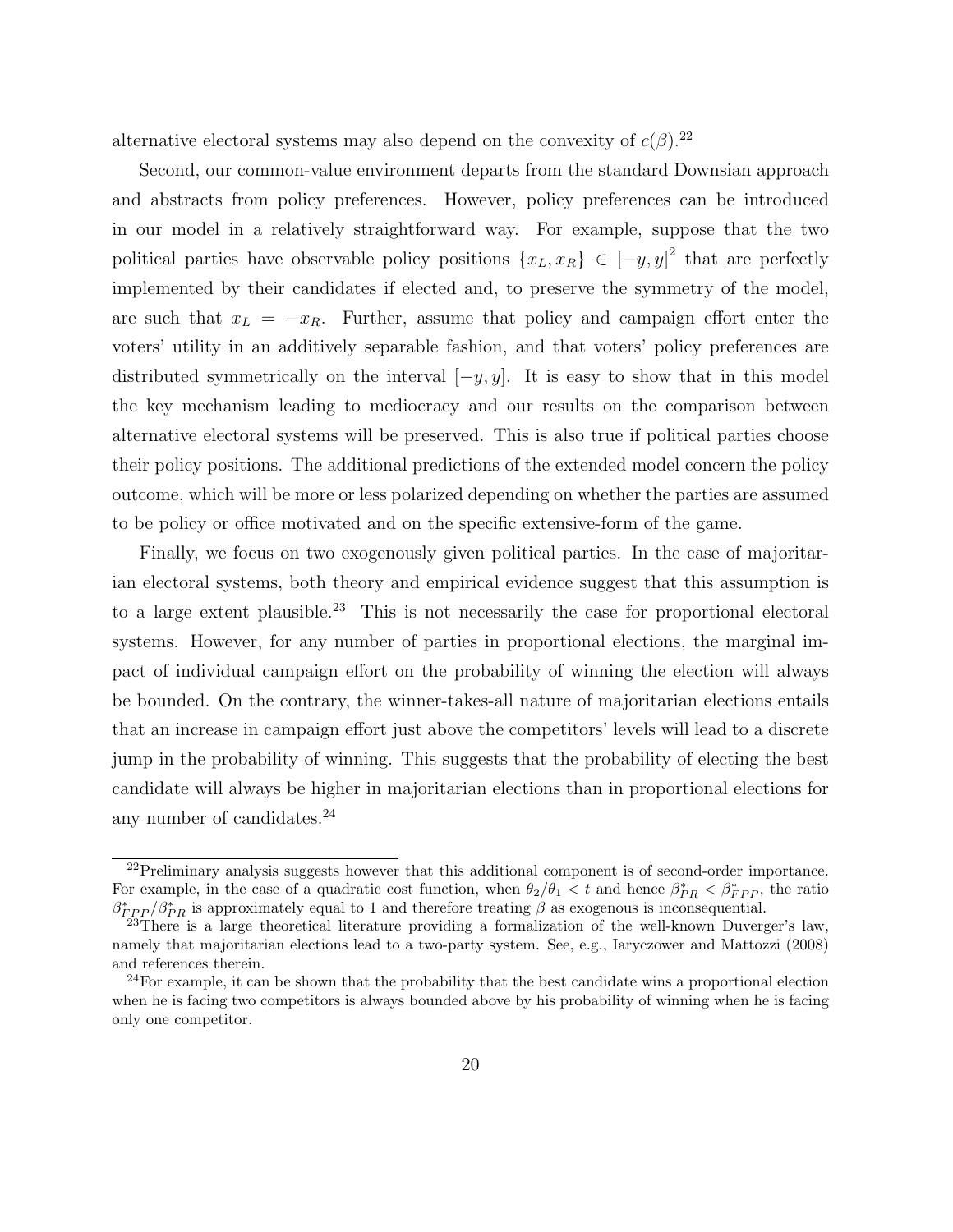### 7 Appendix

#### Proof of Theorem 1

We first analyze the subgame perfect equilibrium of the game with a FPP electoral system. We proceed by backward induction. First, note that election phase of the game is an allpay auction between the two nominees with valuations  $\theta_{i_h^*}$  and  $\theta_{j_{-h}^*}$ , respectively. Without loss of generality, assume that  $\theta_{i_h^*} \geq \theta_{j_{-h}^*}$ . Using well-known equilibrium properties of allpay auctions, we have that the equilibrium is unique. Furthermore, we have two possible situations:

- 1. If  $\theta_{i_h^*} = \theta_{j_{-h}^*}$ , the equilibrium is symmetric and both candidates randomize continuously on  $[0, \theta_{i_n^*}]$ . Their expected payoff is zero.
- 2. If  $\theta_{i_h^*} > \theta_{j_{-h}^*}$ , candidate  $i_h^*$  randomizes continuously on  $\left[0, \theta_{j_{-h}^*}\right]$ , and earns an expected equilibrium payoff of  $(\theta_{i_h^*} - \theta_{j_{-h}^*})$ ). Candidate  $j_{-h}^*$  randomizes continuously on  $(0, \theta_{j^*_{-h}}$ , he places an atom of size at  $(\theta_{i_h^*} - \theta_{j_{-h}^*})$  $\int_{\mathcal{H}_{h}^{*}}$  at zero, and earns a payoff of zero.

We now move to the organizational phase of the game and define by  $\theta_{max_{\mathcal{K}_h}}$  and  $max_{\mathcal{K}_h}$ , the highest quality among politicians selected in party  $h$  and the identity of the highest quality politician selected in party h, respectively. In order to save notation let  $\theta_{max_{\mathcal{K}_h}} \equiv$  $\theta_{max_h}$  and  $max_{\mathcal{K}_h} \equiv max_h$ . We consider two cases:

Case 1:  $\theta_{max_L} = \theta_{max_R}$ 

Consider the following strategy profile: in each party  $h$  the highest quality politician randomizes continuously on  $[0, \beta\theta_{max_h+1}]$ . The second highest quality politician randomizes continuously on  $(0, \beta\theta_{max_h+1}]$  and places an atom of size  $\alpha_h$  at zero. All other politicians are not active. Note that, if politicians in party L follow this profile, the expected value of participating in the election for party  $R$ 's politicians is zero (net of the nomination prize) for all potential candidates with less than highest quality, and it is equal to

$$
(\theta_{max_R} - \theta_{max_L+1})\left(\frac{1-\alpha_L}{2}\right)
$$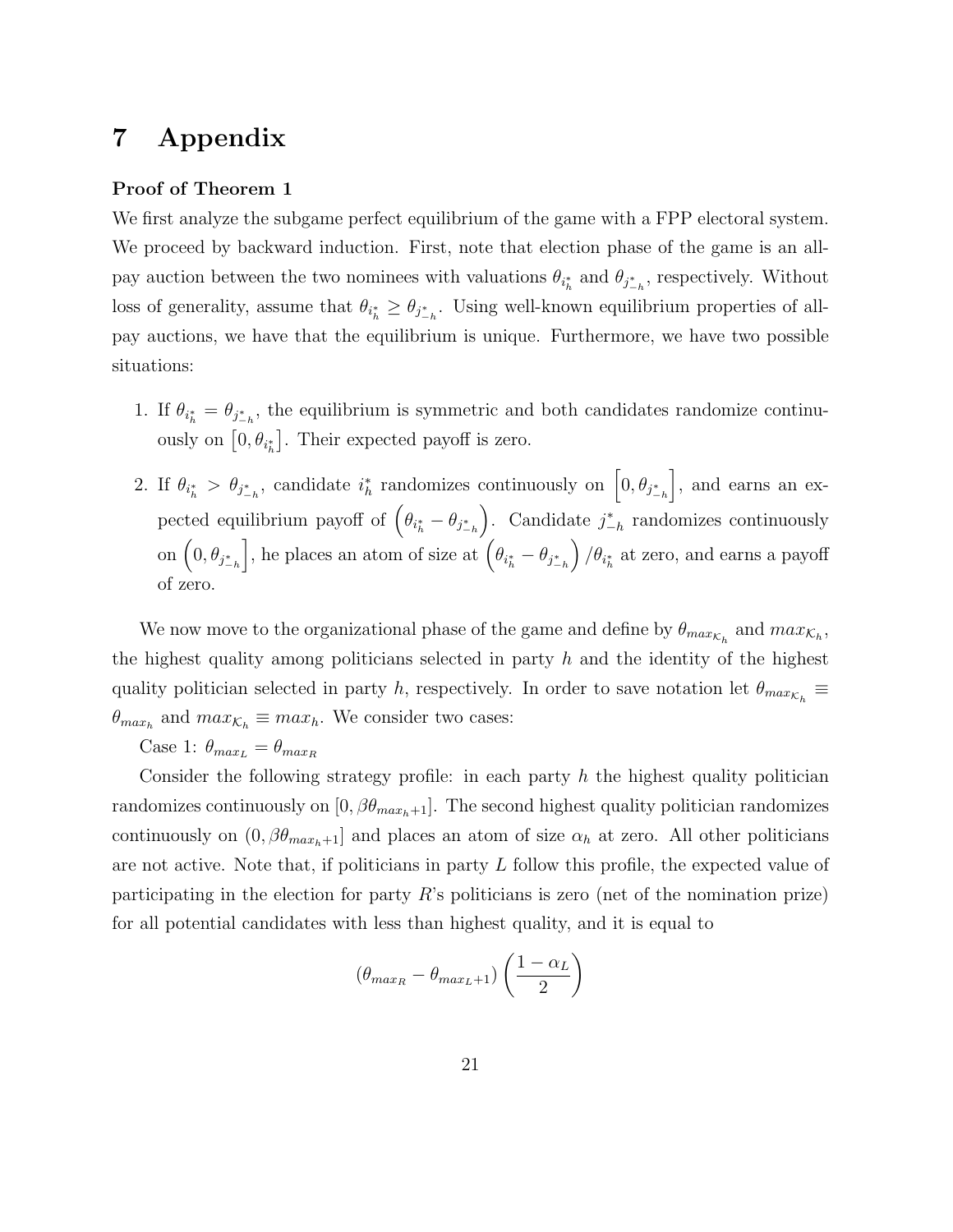for the highest quality politician  $(\theta_{max_R})$ . By defining

$$
v_{1_R} \equiv \beta \theta_{max_R} + (\theta_{max_R} - \theta_{max_L+1}) \left(\frac{1 - \alpha_L}{2}\right) > \beta \theta_{max_R+1}
$$

and

$$
v_{j_R} \equiv \beta \theta_{max_R + j - 1} \text{ for all } j = \{2, ..., |\mathcal{K}_R|\},
$$

it follows that the strategy profile described above is the unique best response for party R's politicians since they are playing an all-pay auction with complete information and valuations  $v_{j_R}$ ,  $j = \{1, ..., |\mathcal{K}_R|\}$  defined above. Finally, we can pin down the unique value of  $\alpha_h$  by using the fact that the highest quality candidate must be indifferent within his mixed-strategy support, and that his expected payoff must equal  $v_{1_h} - v_{2_h}$ . This implies that if a politician with quality  $\theta_{max_h+1}$  exerts effort e according to the distribution function  $F_{max_h+1}$ , it must be that  $v_{1_h}F_{max_h+1}(e) - e = v_{1_h} - v_{2_h}$  for all  $e \in [0, \beta\theta_{max_h+1}]$ . Hence, by solving

$$
F_{max_h+1}(0) = 1 - \frac{v_{2_h}}{v_{1_h}(\alpha_h)} = \alpha_h,
$$

and letting  $z = \theta_{max_h+1}/\theta_{max_h}$ , we obtain that

$$
\alpha_h = 1 - \frac{\sqrt{\beta^2 + 2\beta z (1 - z)} - \beta}{1 - z},\tag{3}
$$

which is decreasing in  $\beta$  and z.

Case 2:  $\theta_{max_L} > \theta_{max_R}$ 

For simplicity we focus on the case where  $\theta_{max_{L+1}} = \theta_{max_R}$ . Other cases can be analyzed in a similar way. Consider the following strategy profile: In party  $R$  the highest quality politician randomizes continuously on  $[0, \beta \theta_{max_R+1}]$ . The second highest quality politician randomizes continuously on  $(0, \beta \theta_{max_R+1}]$  and places an atom of size  $\alpha'_R$  at zero. In party L the highest quality politician randomizes continuously on  $[0, x]$ , where

$$
x = \beta \theta_{max_L + 1} + (\theta_{max_L + 1} - \theta_{max_L + 2}) \left(\frac{1 - \alpha'_R}{2}\right).
$$

The second highest quality politician randomizes continuously on  $(0, x]$  and places an atom of size  $\alpha'_{L}$  at zero. All other politicians are not active. Note that, if politicians in party L follow the candidate profile, the expected value of participating in the election for all party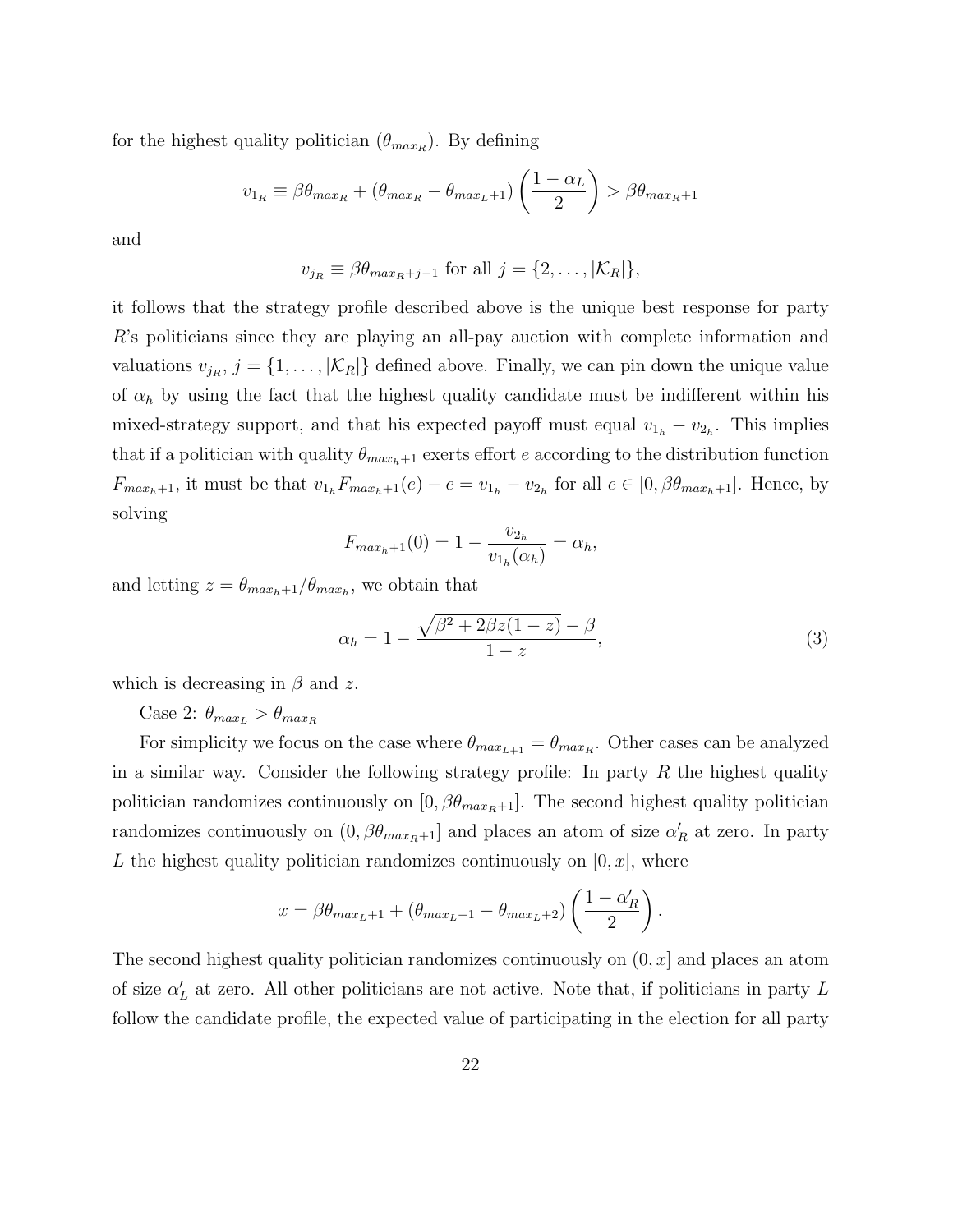R's politicians is zero (net of the nomination prize), which implies that by redefining  $v'_{jR} \equiv$  $\beta\theta_{max_R+j}$  for all  $j = \{1, \ldots, |\mathcal{K}_R|\}$ , their strategy profile is optimal. On the other hand, if politicians in party R follow the candidate profile, the expected value of participating in the election for party  $L$ 's politicians is zero (net of the nomination prize) for all potential candidates with less than second highest quality, and it is equal to

$$
(\theta_{max_L} - \theta_{max_R})\left(\frac{1+\alpha'_R}{2}\right) + (\theta_{max_L} - \theta_{max_R+1})\left(\frac{1-\alpha'_R}{2}\right) =
$$

$$
(\theta_{max_L} - \theta_{max_L+1})\left(\frac{1+\alpha'_R}{2}\right) + (\theta_{max_L} - \theta_{max_L+2})\left(\frac{1-\alpha'_R}{2}\right)
$$

for the highest quality politician, and equal to

$$
(\theta_{max_L+1} - \theta_{max_R+1})\left(\frac{1-\alpha'_R}{2}\right) = (\theta_{max_L+1} - \theta_{max_L+2})\left(\frac{1-\alpha'_R}{2}\right)
$$

for the second highest quality politician. By redefining

$$
v'_{1_L} = \beta \theta_{max_L} + (\theta_{max_L} - \theta_{max_L+1}) \left( \frac{1 + \alpha'_R}{2} \right) + (\theta_{max_L} - \theta_{max_L+2}) \left( \frac{1 - \alpha'_R}{2} \right),
$$
  

$$
v'_{2_L} = \beta \theta_{max_L+1} + (\theta_{max_L+1} - \theta_{max_L+2}) \left( \frac{1 - \alpha'_R}{2} \right)
$$

and

$$
v'_{j_L} = \beta \theta_{max_L + j - 1} \text{ for all } j = \{3, \dots, |\mathcal{K}_R|\},
$$

and letting

$$
\alpha'_{L} = 1 - \frac{v'_{2_L}}{v'_{1_L}} = 1 - \frac{\beta \theta_{max_L + 1} + (\theta_{max_L + 1} - \theta_{max_L + 2}) \left(\frac{1 - \alpha'_R}{2}\right)}{\beta \theta_{max_L} + (\theta_{max_L} - \theta_{max_L + 1}) \left(\frac{1 + \alpha'_R}{2}\right) + (\theta_{max_L} - \theta_{max_L + 2}) \left(\frac{1 - \alpha'_R}{2}\right)},
$$

and

$$
\alpha'_R=1-\frac{\theta_{max_R+1}}{\theta_{max_R}},
$$

it follows that the strategy profile described above is the unique best response for party L's politicians.

In order to show that this is the unique equilibrium of the organizational phase, suppose that party R's members play any strategy  $\sigma_j : \theta_j \to \Delta[0, b_j], j = \{max_R, \dots, |\mathcal{K}_R|\},$  where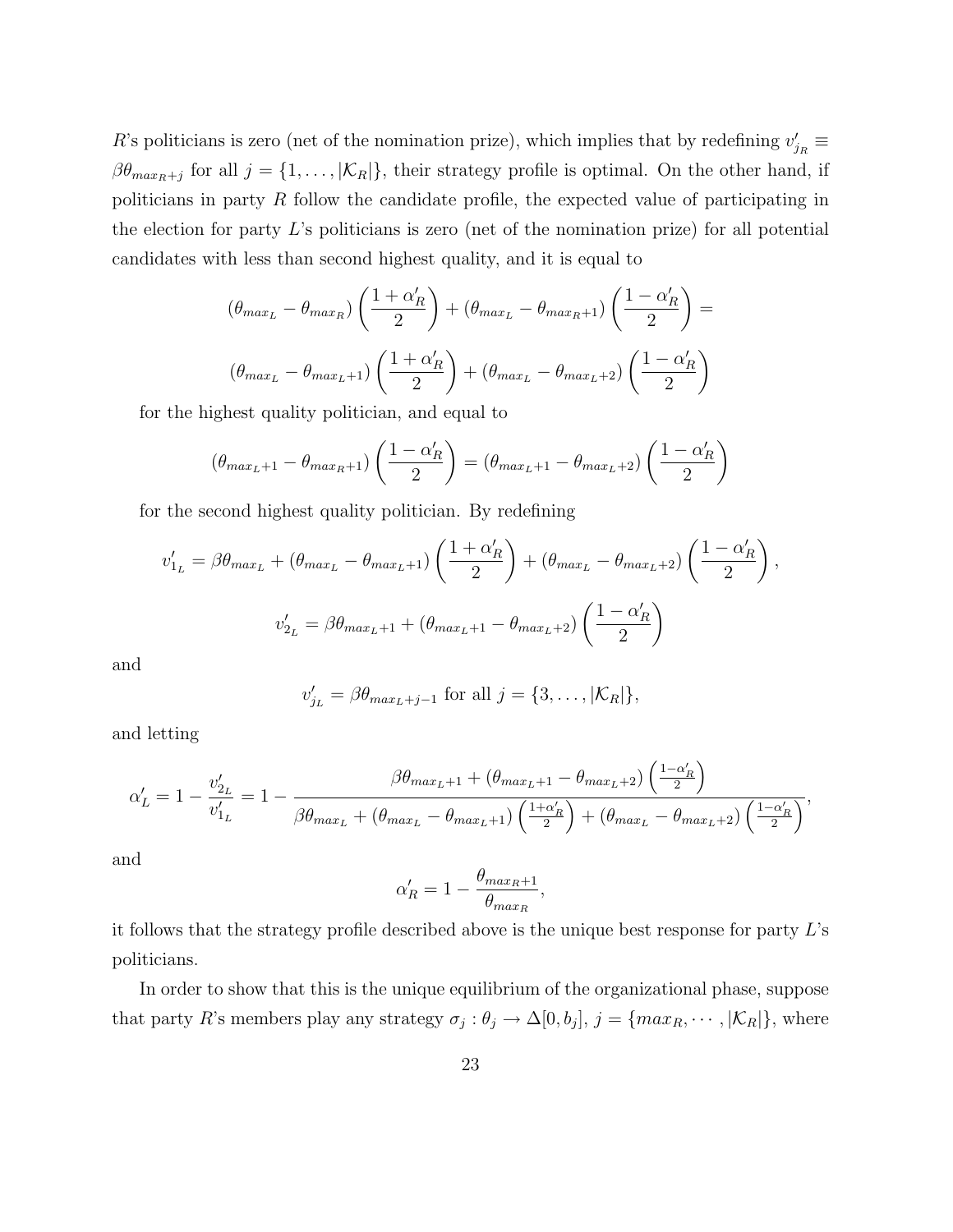$\Delta[0, b_j]$  denotes a probability distribution on the interval  $[0, b_j]$  and  $b_J < B < \infty$ . The profile  $\sigma = (\sigma_{max_R}, \cdots, \sigma_{|\mathcal{K}_R|})$  generates a probability of winning party R's nomination  $q_j(\sigma) \in [0,1]$  for  $j = \{1, \dots, |\mathcal{K}_R|\}$  such that  $\sum_j q_j(\sigma) = 1$  and, if  $max_R > 1$ ,  $q_j(\sigma) = 0$  for  $j = \{1, \dots, max_R\}$ . The expected value of winning the nomination in party L is therefore

$$
\hat{v}_j = \beta \theta_{max_L + j - 1} + \sum_{s=max_L + j - 1}^{|K_R|} q_s(\sigma) (\theta_{max_L + j - 1} - \theta_s),
$$

for  $j = \{1, \dots, |\mathcal{K}_L|\}$ . Furthermore,

$$
\hat{v}_j - \hat{v}_{j+1} = \left(\beta + \sum_{s=max_L+j}^{|K_R|} q_s(\sigma)\right) \left(\theta_{max_L+j-1} - \theta_{max_L+j}\right) > 0.
$$

Hence, for any strategy profile  $\sigma = (\sigma_{max_R}, \cdots, \sigma_{|\mathcal{K}_R|})$  of party R's members, the organizational phase of the game for party  $L$ 's members is an all-pay auction with complete information and strictly ordered expected valuations  $\hat{v}_j$  defined above, which has a unique equilibrium.

We now move to the recruitment phase of the game and show that there exists a  $\bar{\gamma}^{FPP}$  such that a necessary and sufficient condition to have a mediocracy equilibrium is  $\gamma < \bar{\gamma}^{FPP}$ . In order to show this, suppose that we want to support a symmetric selection profile where aristocracy arises in equilibrium, i.e., each party in the recruitment phase selects only  $\{\theta_{1_h}, \theta_{2_h}\}, h = \{R, L\}.$  Note that condition B guarantees that the selection that maximizes expected total effort in each party is either  $\{\theta_{2h}, \theta_{3h}\}\$  or  $\{\theta_{1h}, \theta_{2h}\}\$ . Since the probability of winning the election decreases by selecting worst politicians, it follows that it is enough to check that a party does not want to deviate to a selection  $\{\theta_{2_h}, \theta_{3_h}\}.$ 

The expected payoff of each party  $h$  in an aristocracy equilibrium is

$$
\frac{\gamma}{2} + \left(1 + \frac{v_{2_h}}{v_{1_h}}\right) \frac{v_{2_h}}{2}
$$

where

$$
v_{1_h} = \beta \theta_{1_h} + (\theta_{1_h} - \theta_{2_h}) \left(\frac{1-\alpha}{2}\right) \text{ and } v_{2_h} = \beta \theta_{2_h},
$$

and, using (3) and suppressing the party index,

$$
\alpha = 1 - \frac{\sqrt{\beta^2 \theta_1^2 + 2\beta \theta_2 (\theta_1 - \theta_2)} - \beta \theta_1}{\theta_1 - \theta_2}.
$$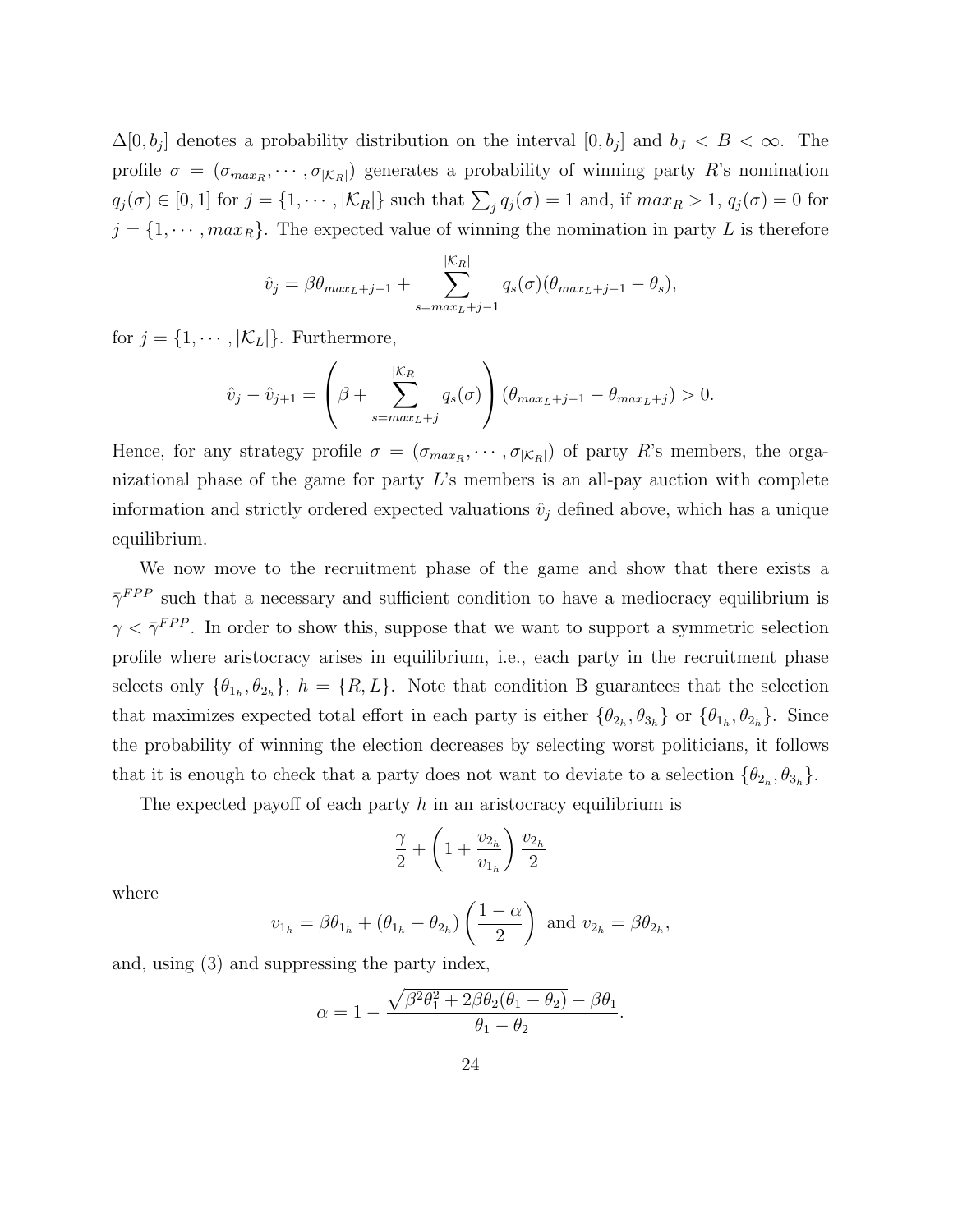By deviating to  $\{\theta_{2h}, \theta_{3h}\}$  (without loss of generality let h be the deviating party), party h's payoff is

$$
\gamma P_h + \left(1 + \frac{v_{3_h}}{v_{2_h}}\right) \frac{v_{3_h}}{2},
$$

where  $v_{i_h} = \beta \theta_{i_h}$ , and  $P_h < 1/2$  is the probability that party h wins the election. Hence, a necessary and sufficient condition for party h not to deviate is

$$
\gamma > \bar{\gamma}^{FPP} \equiv \frac{\left(1 + \frac{v_{3h}}{v_{2h}}\right)v_{3h} - \left(1 + \frac{v_{2h}}{v_{1h}}\right)v_{2h}}{1 - 2P_h}.\tag{4}
$$

Furthermore, by defining

$$
\rho_1 = Pr(e_{1,2_h} < e_{1,3_h}) = Pr(e_{2,2_h} < e_{2,3_h}) = \frac{1}{2} \frac{\theta_3}{\theta_2}
$$
\n
$$
\rho_2 = Pr(e_{1,1_{-h}} < e_{1,2_{-h}}) = \frac{1}{2} \frac{2\beta \frac{\theta_2}{\theta_1} + \left(\frac{\theta_2}{\theta_1} - \frac{\theta_3}{\theta_1}\right) \frac{\theta_3}{\theta_2}}{2\beta + 2\left(1 - \frac{\theta_2}{\theta_1}\right) + \left(\frac{\theta_2}{\theta_1} - \frac{\theta_3}{\theta_1}\right) \frac{\theta_3}{\theta_2}}
$$
\n
$$
\rho_3 = Pr(e_{2,1_{-h}} < e_{2,2_h}) = \frac{1}{2} \frac{\theta_2}{\theta_1} \text{ and } Pr(e_{2,1_{-h}} < e_{2,3_h}) = \frac{1}{2} \frac{\theta_3}{\theta_1} = 2\rho_1 \rho_3,
$$

where Condition A implies that  $\rho_2 < \rho_3 < \rho_1$ , we obtain that  $P_h$  equals

$$
P_h = (1 - \rho_1 (1 - 2\rho_1)) \left( \rho_2 \frac{1}{2} + (1 - \rho_2) \rho_3 \right) \in (\rho_3, \rho_1), \tag{5}
$$

which is increasing in  $\beta$  since  $\rho_2$  is increasing in  $\beta$  and  $\rho_3 < 1/2$ . Further, it is immediate to see that  $P_h > \rho_3$ , while condition A and tedious algebra delivers that  $P_h$  is increasing in  $\theta_3$  and that  $P_h < \rho_1$ . In a similar fashion it can be shown that a necessary and sufficient condition to support a symmetric selection profile where each party in the recruitment phase selects only  $\{\theta_{2_h}, \theta_{3_h}\}, h = \{R, L\}$  is  $\gamma < \bar{\gamma}^{FPP}$ .

Since  $P_h < 1/2$ , the denominator of (4) is always positive. Further, since the numerator vanishes as  $\beta$  approaches zero, we have that  $\lim_{\beta \to 0} \bar{\gamma}^{FPP} = 0$ . When  $\gamma$  vanishes, mediocracy arises if and only if

$$
\left(1+\frac{\theta_3}{\theta_2}\right)\theta_3 > \left(1+\frac{v_2}{v_1}\right)\theta_2,
$$

and condition A is a sufficient condition for the above inequality to hold since  $v_2/v_1 < \theta_2/\theta_1$ .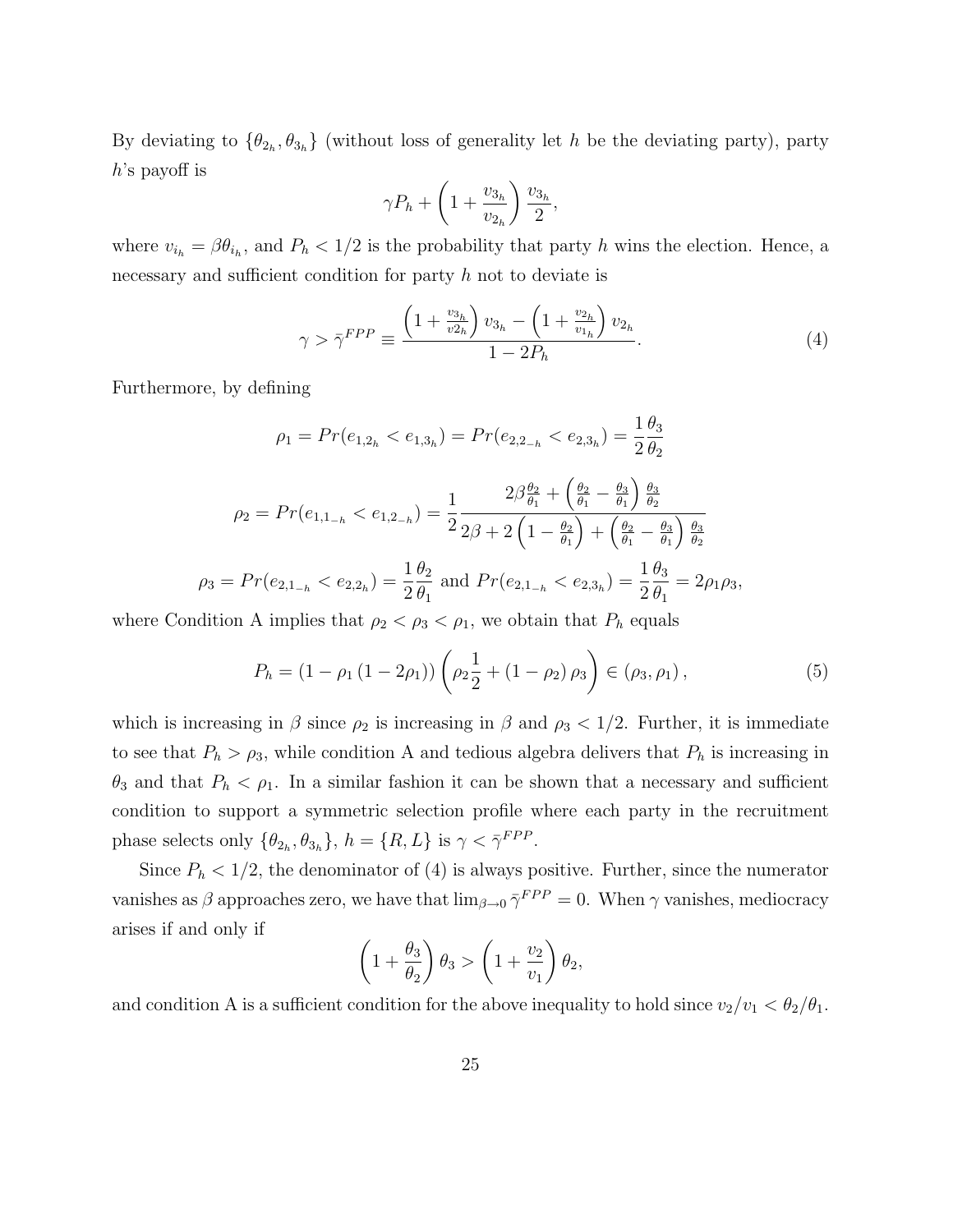We now analyze the subgame perfect equilibrium of the game with a PR electoral system. Consider first the election phase of the game in a PR electoral system. In this case, in the unique equilibrium, the nominees will choose

$$
\hat{e}_{2,i_h^*} = \frac{\theta_{i_h^*}^2 \theta_{j_{-h}^*}}{\left(\theta_{i_h^*} + \theta_{j_{-h}^*}\right)^2} \text{ and } \hat{e}_{2,j_{-h}^*} = \frac{\theta_{j_{-h}^*}^2 \theta_{i_h^*}}{\left(\theta_{i_h^*} + \theta_{j_{-h}^*}\right)^2}
$$

.

Furthermore,  $i_h^*$  and  $j_{-h}^*$  will earn payoffs  $\theta_{i_h^*}^3 / (\theta_{i_h^*} + \theta_{j_{-h}^*}$  $\int^2$  and  $\theta_{j_{-h}^*}^3 / (\theta_{i_h^*} + \theta_{j_{-h}^*}$  $\big)^2$ , respectively.

We now move to the organizational phase of the game. Consider the following strategy profile: in each party the highest quality politician randomizes continuously on  $[0, w_{max_h+1}]$ . The second highest quality politician randomizes continuously on  $(0, w_{max_h+1}]$  and places an atom of size  $\delta_h$  at zero. All other politicians are not active. Note that, if politicians in party  $-h$  follow this profile, the expected value of participating in the election for a party h politician with quality  $\theta_{i_h}$  is

$$
\frac{1+\delta_{-h}}{2} \frac{\theta_{i_h}^3}{\left(\theta_i + \theta_{max_{-h}}\right)^2} + \frac{1-\delta_{-h}}{2} \frac{\theta_{i_h}^3}{\left(\theta_i + \theta_{max_{-h}+1}\right)^2}.
$$

By defining

$$
w_{i_h} = \beta \theta_{i_h} + \frac{1 + \delta_{-h}}{2} \frac{\theta_{i_h}^3}{(\theta_{i_h} + \theta_{max_{-h}})^2} + \frac{1 - \delta_{-h}}{2} \frac{\theta_{i_h}^3}{(\theta_{i_h} + \theta_{max_{-h}+1})^2},
$$

and noticing that  $w_{i_h}$  is strictly increasing in  $\theta_{i_h}$ , it follows that the strategy profile described above is the unique best response for party h politicians. We can pin down the equilibrium value of  $\delta_h$  solving the system

$$
\delta_h = 1 - \frac{w_{max_h + 1}(\delta_{-h})}{w_{max_h}(\delta_{-h})} \text{ for } h \in \{L, R\}.
$$
 (6)

Since each equation of the system in (6) is a continuous function of  $\delta_{-h}$  that maps the unit interval into itself, a solution always exists. If  $max<sub>L</sub> = max<sub>R</sub>$ , (6) has trivially a unique solution where  $\delta_h = \delta_{-h} = \delta^*$ , and it is easy to show that  $\delta^*$  is decreasing in  $\beta$  and decreasing in  $\theta_{max_h+1}/\theta_{max_h}$ . If instead  $max_L \neq max_R$ , it must be the case that  $\delta_h \neq \delta_{-h}$ , and tedious but straightforward algebra shows that the solution is still unique.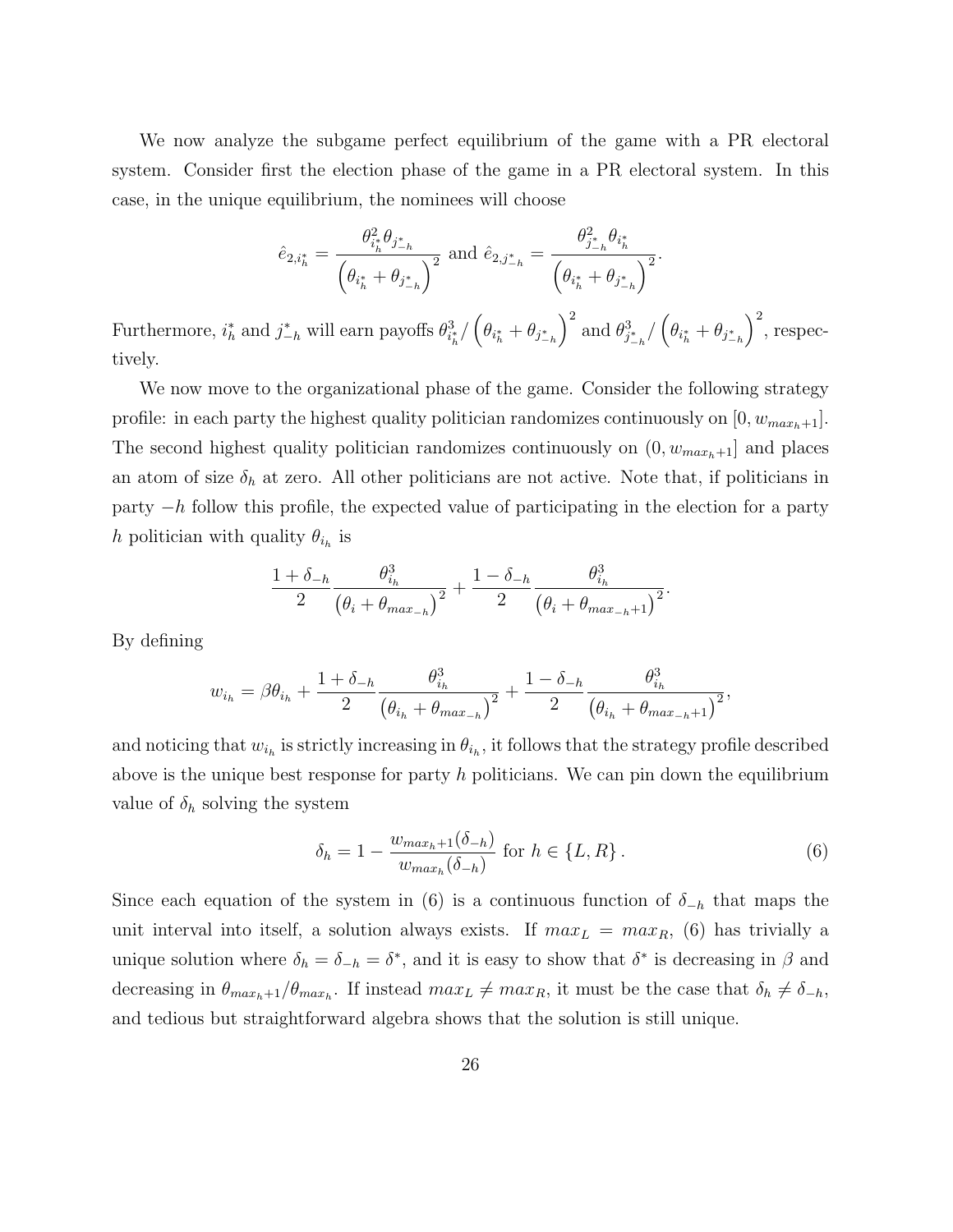In order to show that this is the unique equilibrium of the organizational phase, we apply the same argument as before and suppose that party  $R$ 's members play any strategy  $\sigma_j : \theta_j \to \Delta[0, b_j], j = \{max_R, \cdots, |\mathcal{K}_R|\},$  where  $\Delta[0, b_j]$  denotes a probability distribution on the interval  $[0, b_j]$  and  $b_J < B < \infty$ . The profile  $\sigma = (\sigma_{max_R}, \cdots, \sigma_{|\mathcal{K}_R|})$  generates a probability of winning party R's nomination  $q_j(\sigma) \in [0,1]$  for  $j = \{1, \dots, |\mathcal{K}_R|\}$  such that  $\sum_{j} q_j(\sigma) = 1$  and, if  $max_R > 1$ ,  $q_j(\sigma) = 0$  for  $j = \{1, \dots, max_R\}$ . The expected value of winning the nomination in party  $L$  is therefore

$$
\hat{w}_j = \beta \theta_{max_L + j - 1} + \sum_{s=1}^{|\mathcal{K}_R|} q_s(\sigma) \frac{\theta_{max_L + j - 1}^3}{(\theta_{max_L + j - 1} + \theta_s)^2}
$$

,

for  $j = \{1, \dots, |\mathcal{K}_L|\}$ . Furthermore,

$$
\hat{w}_j - \hat{w}_{j+1} = \beta \left( \theta_{max_L + j - 1} - \theta_{max_L + j} \right) + \sum_{s=1}^{|\mathcal{K}_R|} q_s(\sigma) \left( \frac{\theta_{max_L + j - 1}^3}{\left( \theta_{max_L + j - 1} + \theta_s \right)^2} - \frac{\theta_{max_L + j}^3}{\left( \theta_{max_L + j} + \theta_s \right)^2} \right) > 0.
$$

Hence, for any strategy profile  $\sigma = (\sigma_{max_R}, \cdots, \sigma_{|\mathcal{K}_R|})$  of party R's members, the organizational phase of the game for party  $L$ 's members is an all-pay auction with complete information and strictly ordered expected valuations  $\hat{w}_j$  defined above, which has a unique equilibrium.

We now move to the recruitment phase of the game and show that there exists a  $\bar{\gamma}^{PR}$ such that a necessary and sufficient condition to have a mediocracy equilibrium is  $\gamma < \bar{\gamma}^{PR}$ . In order to support a symmetric selection profile where aristocracy arises in equilibrium, i.e.,  $\{\theta_{1_h}, \theta_{2_h}\}, h = \{R, L\},\$ it is enough to check that a party does not want to deviate to a selection  $\{\theta_{2_h}, \theta_{3_h}\}$  (condition B).

The expected payoff of party h in an aristocracy equilibrium is

$$
\frac{\gamma}{2} + \left(1 + \frac{w_{2h}(\delta^*)}{w_{1h}(\delta^*)}\right) \frac{w_{2h}(\delta^*)}{2},
$$

where

$$
w_{i_h}(\delta) = \beta \theta_{i_h} + \frac{1+\delta}{2} \frac{\theta_{i_h}^3}{(\theta_{i_h} + \theta_1)^2} + \frac{1-\delta}{2} \frac{\theta_{i_h}^3}{(\theta_{i_h} + \theta_2)^2},
$$

and  $\delta^*$  is the unique solution to (6) when  $max_h = max_{-h} = 1$ . By deviating to  $\{\theta_{2h}, \theta_{3h}\}\$ party h's payoff is

$$
\gamma \hat{P}_h + \left(1 + \frac{w_{3h}(\delta_{-h}^*)}{w_{2h}(\delta_{-h}^*)}\right) \frac{w_{3h}(\delta_{-h}^*)}{2},
$$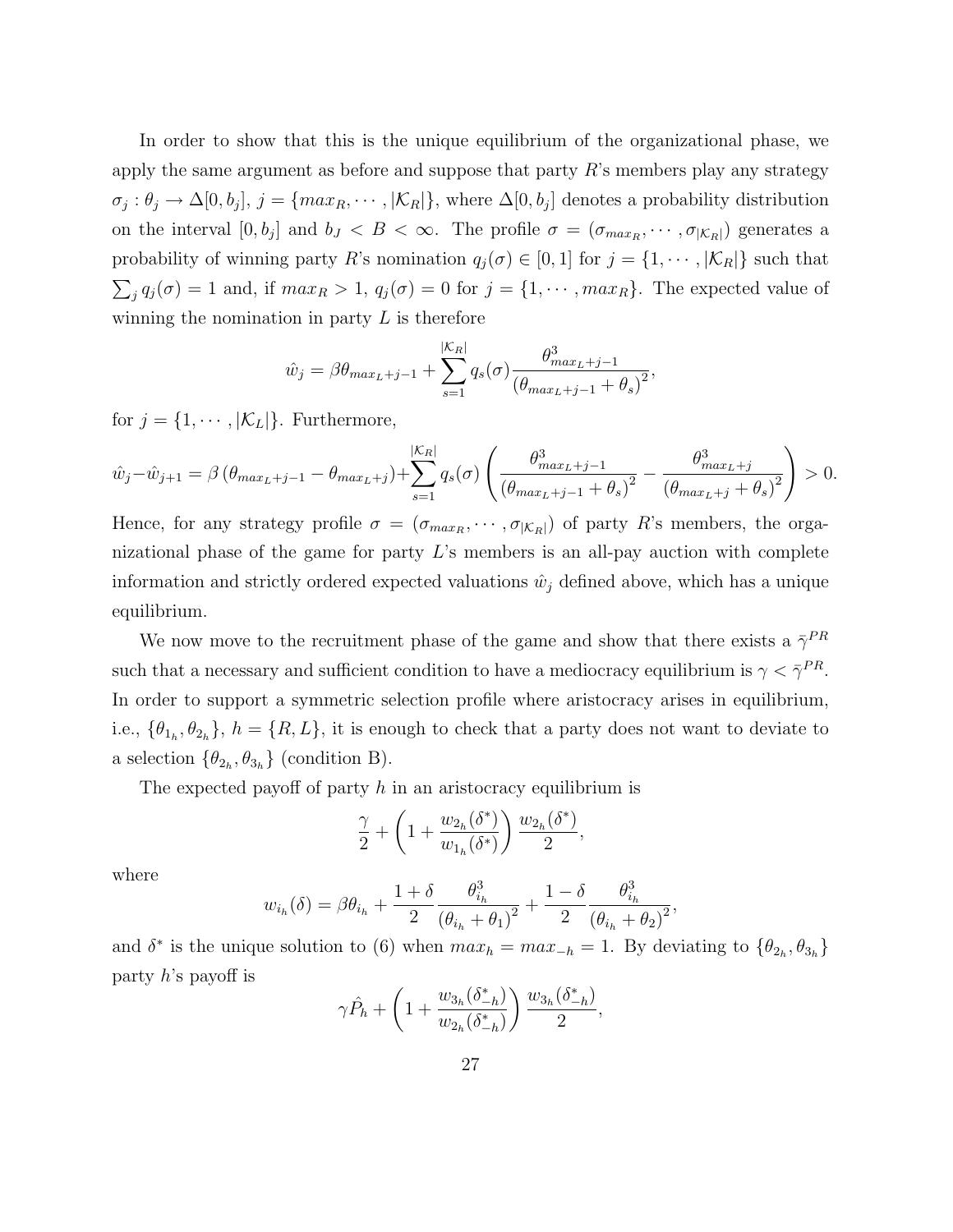where  $\hat{P}_h < 1/2$ , and  $(\delta_h^*, \delta_{-h}^*)$  solve (6) when  $max_{-h} = 1$  and  $max_h = 2$ . Hence, a necessary and sufficient condition for party h not to deviate is

$$
\gamma > \bar{\gamma}^{PR} \equiv \frac{\left(1 + \frac{w_{3h}(\delta_{-h}^*)}{w_{2h}(\delta_{-h}^*)}\right)w_{3h}(\delta_{-h}^*) - \left(1 + \frac{w_{2h}(\delta^*)}{w_{1h}(\delta^*)}\right)w_{2h}(\delta^*)}{1 - 2\hat{P}_h}.\tag{7}
$$

By letting

$$
\hat{\rho}_1 = Pr(e_{1,2_h} < e_{1,3_h}) = \frac{1}{2} \frac{w_{3_h}(\delta_{-h}^*)}{w_{2_h}(\delta_{-h}^*)} = \frac{1}{2} (1 - \delta_h^*) < \rho_1,
$$

and

$$
\hat{\rho_3} = Pr(e_{1,1-h} < e_{1,2-h}) = \frac{1}{2} \frac{w_{2-h}(\delta_h^*)}{w_{1-h}(\delta_h^*)} = \frac{1}{2} (1 - \delta_{-h}^*) < \rho_3,
$$

it follows that

$$
\hat{P}_h = \hat{\rho}_1 \left( \hat{\rho}_3 \frac{\theta_3}{\theta_2 + \theta_3} + (1 - \hat{\rho}_3) \frac{\theta_3}{\theta_1 + \theta_3} \right) + (1 - \hat{\rho}_1) \left( \hat{\rho}_3 \frac{1}{2} + (1 - \hat{\rho}_3) \frac{\theta_2}{\theta_1 + \theta_2} \right) < \frac{1}{2}.\tag{8}
$$

In a similar fashion it can be shown that a necessary and sufficient condition to support a symmetric selection profile where each party in the first stage selects only  $\{\theta_{2h}, \theta_{3h}\},$  $h = \{R, L\}$  is  $\gamma < \bar{\gamma}^{PR}$ . Since  $\hat{P}_h < 1/2$ , the denominator of (7) is always positive. Further, when  $\theta_1 > \theta_2$  and  $\theta_3$  approaches  $\theta_2$ ,  $w_{3_h}(\delta_{-h}^*)$  approaches  $w_{2_h}(\hat{\delta}_{-h}^*)$ , where  $\hat{\delta}_{-h}^* \equiv$  $\lim_{\theta_3 \to \theta_2} \delta^*_{-h}$ , and the numerator of (7) simplifies to

$$
2w_{2h}(\hat{\delta}_{-h}^*) - \left(1 + \frac{w_{2h}(\delta^*)}{w_{1h}(\delta^*)}\right)w_{2h}(\delta^*) = 2w_{2h}(\hat{\delta}_{-h}^*) - (2 - \delta^*)w_{2h}(\delta^*).
$$

The last expression is strictly positive since tedious algebra shows that it is increasing in  $\beta$ ,  $w_{2h}(\hat{\delta}_{-h}^*) < w_{2h}(\hat{\delta}^*)$  if and only if  $\hat{\delta}_{-h}^* > \hat{\delta}^*$ , and there exists a  $\bar{\beta} > 0$  such that  $\hat{\delta}_{-h}^* > \hat{\delta}^*$  if and only if  $\beta < \bar{\beta}$ . Note that contrary to the case of  $\theta_2 > \theta_3$ , when  $\theta_1 > \theta_2$  and  $\theta_2$  is exactly equal to  $\theta_3$ , the equilibrium of the organizational phase of the game is not unique anymore (Baye, Kovenock, and de Vries (1993)). Here, we focus on the limit of the unique equilibrium described above, i.e., when  $\theta_3 - \theta_2 < \epsilon$  for  $\epsilon$  positive and small. It is worth mentioning that even in the case of  $\theta_3 = \theta_2$  the equilibrium that we described above exists and it is the one that maximizes expected effort in the organizational phase, see Baye, Kovenock, and de Vries (1993). In conclusion, mediocracy arises in PR if and only if  $\gamma < \bar{\gamma}_{PR}$  and, when  $\theta_1 > \theta_2$  and  $\theta_3$  approaches  $\theta_2$ ,  $\bar{\gamma}_{PR}$  is strictly positive for all values of  $\beta$ . Q.E.D.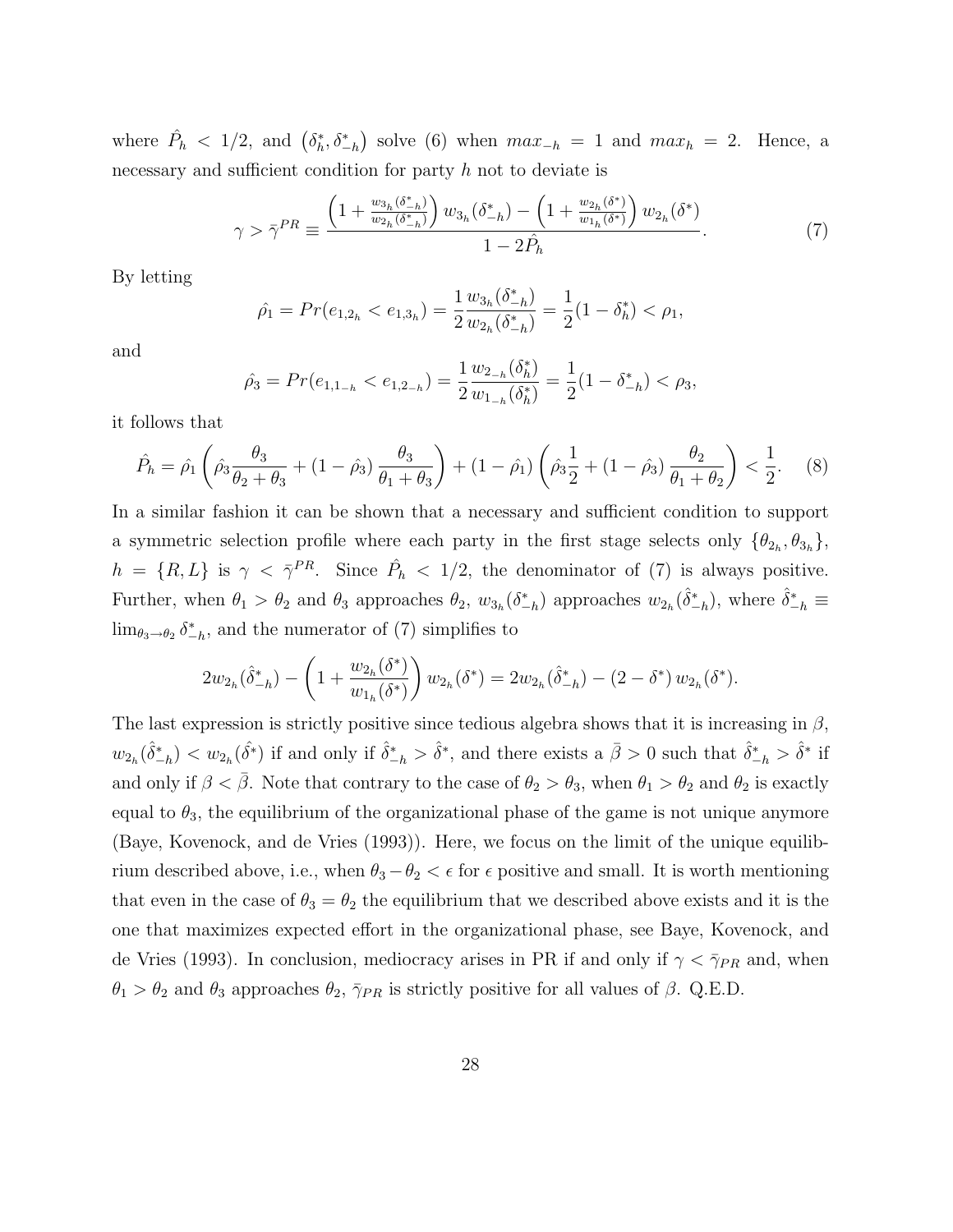#### Proof of Proposition 2

Using equations (4) and (7), let  $Q(\beta, \theta_2/\theta_1)$  denote the ratio  $\bar{\gamma}_{PR}/\bar{\gamma}_{FPP}$  when  $\theta_3$  approaches  $\theta_2$ . Then, tedious algebra delivers that  $Q(\beta, \theta_2/\theta_1)$  is decreasing in  $\beta$  and therefore  $Q(\beta, \theta_2/\theta_1) > Q(1, \theta_2/\theta_1) \geq 1$ , where the last inequality follows from the fact that  $Q\left(1,\theta_{2}/\theta_{1}\right)\geq Q\left(1,0\right)=1.\ \, \text{Q.E.D.}$ 

#### Proof of Proposition 3

Let  $Z_s$  be the probability of electing a type  $\theta_1$  in electoral system  $s \in \{FPP, PR\}$ . Then in the case of FPP we have that

$$
Z_{FPP} = \frac{(1+\alpha)^2}{4} + \frac{1-\alpha^2}{2} \left(1 - \frac{q}{2}\right)
$$

,

,

.

where

$$
\alpha(\beta, q) = 1 - \frac{\sqrt{\beta^2 + 2\beta q (1 - q)} - \beta}{1 - q} \in (0, 1), \text{ and } q = \frac{\theta_2}{\theta_1}
$$

In the case of PR we have that

$$
Z_{PR} = \frac{(1+\delta)^2}{4} + \frac{1-\delta^2}{2} \frac{1}{1+q}
$$

where  $\delta(\beta, q) \in (0, 1)$  is the unique solution to (6) when  $max_L = max_R = 1$ . Note that since  $Z_{FPP}$  is increasing in  $\alpha$  and  $1-q/2 > 1/(1+q)$ , then if  $\alpha \geq \delta$  it immediately follows that  $Z_{FPP} > Z_{PR}$ . Since  $\alpha(\beta, 0) = \delta(\beta, 0) = 1$  and  $\alpha(\beta, 1) = \delta(\beta, 1) = 0$  and by definition

$$
\delta = 1 - \frac{q\left(2\beta + \frac{1}{4} + \frac{q^2}{(1+q)^2}\right) - \delta q \left(\frac{1}{4} - \frac{q^2}{(1+q)^2}\right)}{2\beta + \frac{1}{4} + \frac{1}{(1+q)^2} - \delta \left(\frac{1}{(1+q)^2} - \frac{1}{4}\right)}
$$

$$
\alpha = 1 - \frac{2\beta q}{2\beta + (1-q)(1-\alpha)},
$$

we have that when  $q \in (0, 1)$ ,  $\alpha = \delta = x$  if and only if

$$
\frac{2\beta + \frac{1}{4} + \frac{q^2}{(1+q)^2} - xq\left(\frac{1}{4} - \frac{q^2}{(1+q)^2}\right)}{2\beta + \frac{1}{4} + \frac{1}{(1+q)^2} - x\left(\frac{1}{(1+q)^2} - \frac{1}{4}\right)} = \frac{2\beta}{2\beta + (1-q)(1-x)}.
$$

The last expression is quadratic in  $x$ , it admits two solutions, and it can be verified that only one solution is strictly smaller than 1. Therefore there exist a unique  $\bar{q}(\beta) \in (0,1)$ such that  $\alpha(\beta, \bar{q}(\beta)) = \delta(\beta, \bar{q}(\beta))$ . Further, since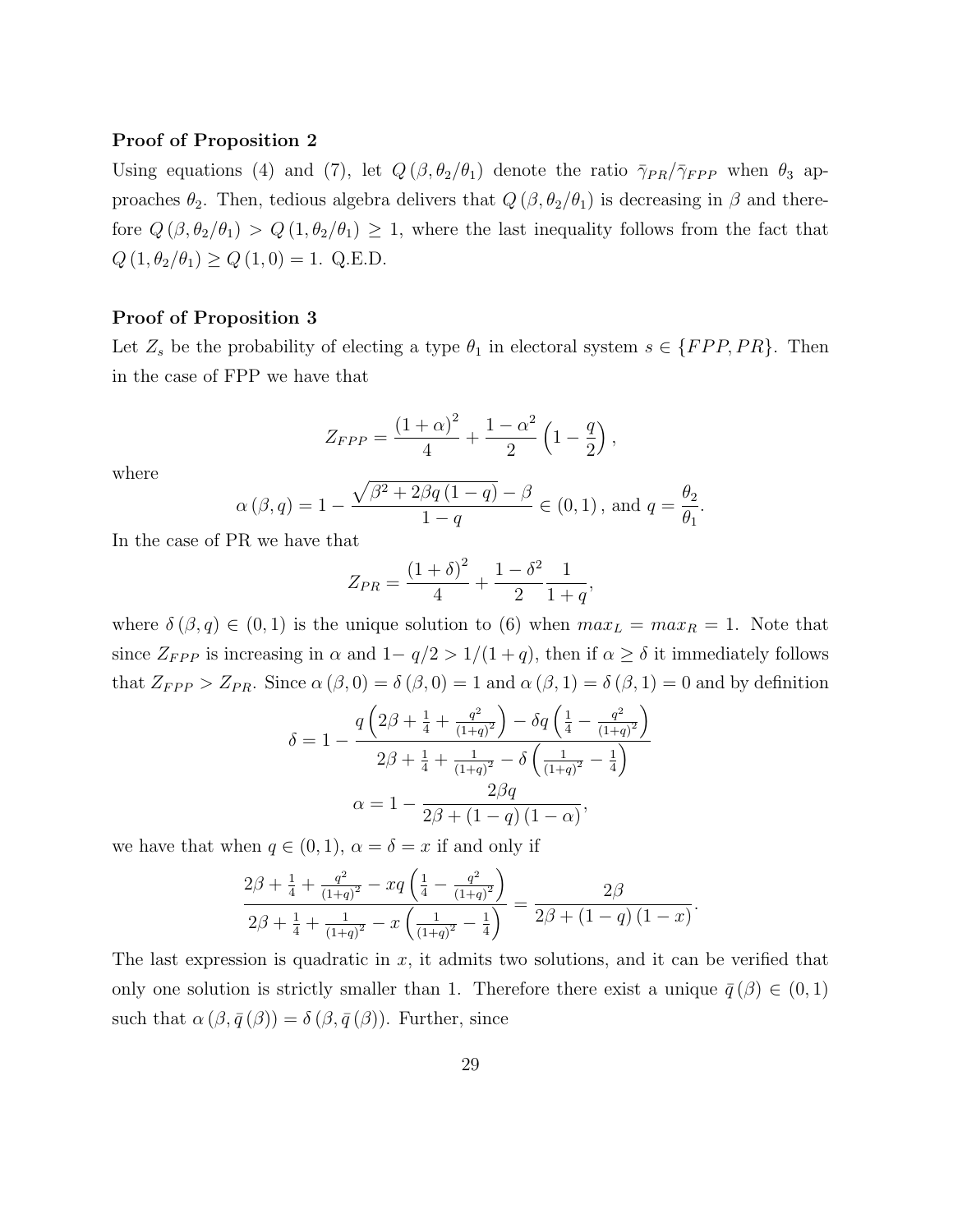$$
\frac{\partial \alpha (\beta, q)}{\partial q} = -\frac{2\beta (2\beta + 1 - \alpha)}{(2\beta + (1 - q) (1 - \alpha))^2 + 2\beta q (1 - q)} < 0
$$

$$
\frac{\partial \alpha (\beta, q)}{\partial q}|_{q=0} = -1 \text{ and } \frac{\partial \alpha (\beta, q)}{\partial q}|_{q=1} = -1 - \frac{1}{2\beta},
$$

and

$$
\frac{\partial \delta(\beta, q)}{\partial q} = -\frac{2\beta + \frac{1}{4}(1-\delta) + \frac{3-q}{(1+q)^3}q^2(1+\delta) + (1-\delta)^2\frac{2}{(1+q)^3}}{2\beta + \frac{1}{2} + 2(1-\delta)\left(\frac{1}{(1+q)^2} - \frac{1}{4}\right) - q\left(\frac{1}{4} - \frac{q^2}{(1+q)^2}\right)} < 0
$$
  

$$
\frac{\partial \delta(\beta, q)}{\partial q}|_{q=0} = -\frac{4\beta}{1+4\beta} > \frac{\partial \alpha(\beta, q)}{\partial q}|_{q=0} \text{ and } \frac{\partial \delta(\beta, q)}{\partial q}|_{q=1} = -1 - \frac{1}{2+8\beta} > \frac{\partial \alpha(\beta, q)}{\partial q}|_{q=1},
$$

we have that  $\alpha > \delta$  if and only if  $q > \bar{q}(\beta)$ . Hence, we can conclude that when  $q > \bar{q}(\beta)$ the probability of electing a type  $\theta_1$  is higher in FPP than in PR. Finally, since

$$
\lim_{q \to 0} \frac{Z_{FPP}}{Z_{PR}}|_{\beta=1} \ge 1 \ge \lim_{q \to 0} \frac{Z_{FPP}}{Z_{PR}}|_{\beta=0},
$$

there exist an  $q^*(\beta)$  such that  $Z_{FPP} \geq Z_{PR}$  if  $q \geq q^*(\beta)$ , and there exist a  $\beta \in (0,1)$  such that  $q^*(\beta) > 0$  if  $\beta < \beta^*$ . Q.E.D.

#### Proof of Proposition 4

Consider first the case of  $\gamma \leq \min\{\bar{\gamma}^{PR}, \bar{\gamma}^{FPP}\}\$  or  $\gamma \geq \max\{\bar{\gamma}^{PR}, \bar{\gamma}^{FPP}\}\$  and let  $q \equiv$  $\theta_{\text{max}+1}/\theta_{\text{max}}$  and let Pr  $(\theta_x, \theta_y)$  denote the equilibrium probability that the election is contested between politicians of quality  $\theta_x$  and  $\theta_y$ . Then, the expected total campaign effort of electoral candidates in FPP is equal to

$$
\Pr\left(\theta_{\max}, \theta_{\max}\right) \theta_{\max} + \Pr\left(\theta_{\max+1}, \theta_{\max+1}\right) \theta_{\max+1} + 2 \Pr\left(\theta_{\max}, \theta_{\max+1}\right) \frac{\theta_{\max+1}}{2} \left(1 + \frac{\theta_{\max+1}}{\theta_{\max}}\right) =
$$

$$
\theta_{\max} \left(\frac{\left(1 + \alpha\right)^2}{4} + \frac{\left(1 - \alpha\right)^2}{4}q + \left(1 - \alpha^2\right)\frac{q\left(1 + q\right)}{4}\right) > \frac{\theta_{\max}}{2},
$$

where the last inequality follows from the fact that the term in parentheses is increasing in  $\alpha$ , and  $\alpha = \left(1 - q - \sqrt{\beta^2 + 2q\beta(1-q)} + \beta\right) / (1-q)$  is decreasing in  $\beta$ . Hence,

$$
\frac{(1+\alpha)^2}{4} + \frac{(1-\alpha)^2}{4}q + (1-\alpha^2)\frac{q(1+q)}{4} > \frac{(1+\alpha_{\beta=1})^2}{4} + \frac{(1-\alpha_{\beta=1})^2}{4}q + (1-\alpha^2_{\beta=1})\frac{q(1+q)}{4},
$$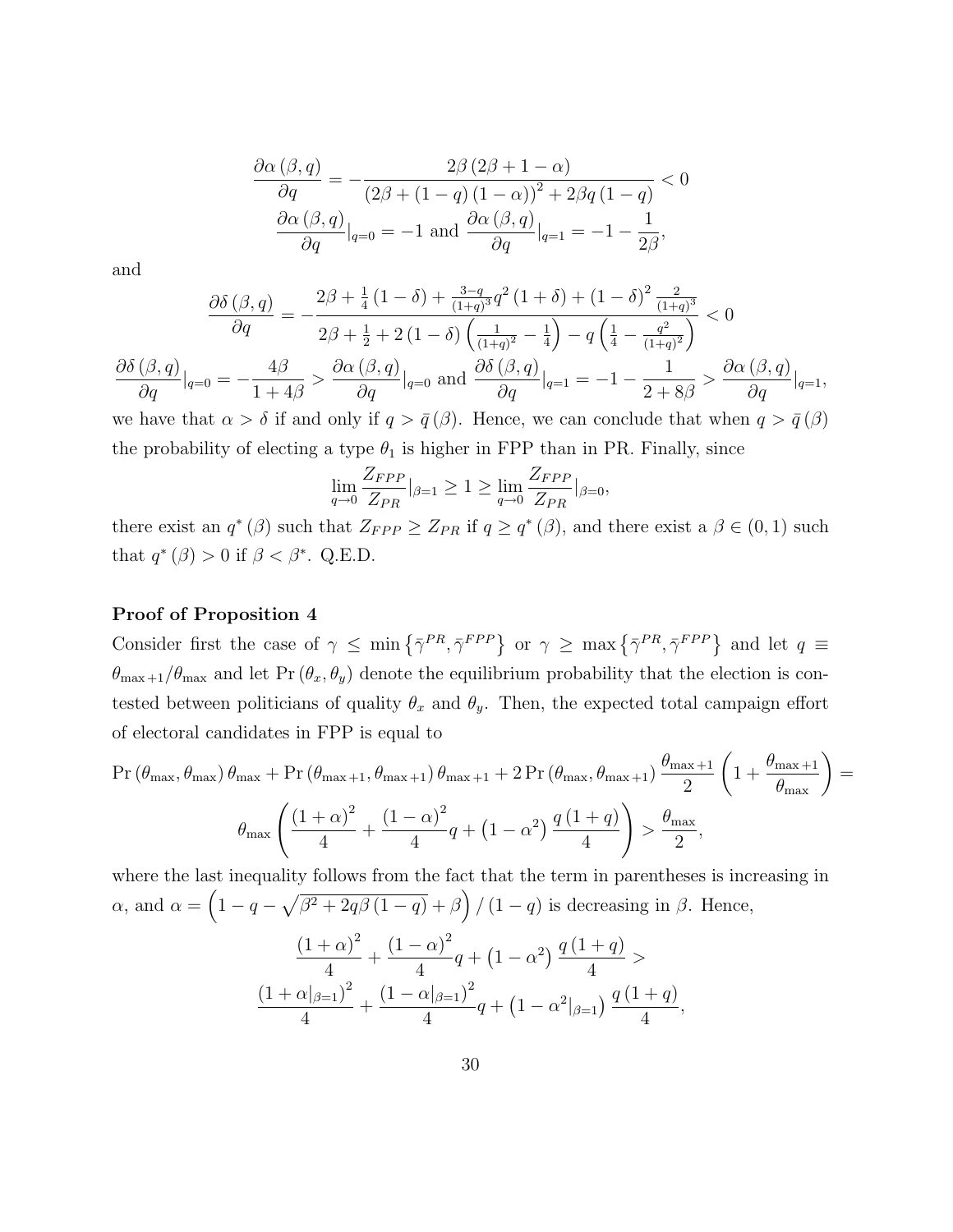and the last expression is only a function of  $q$  and it is always bigger than  $1/2$ . On the other hand, the expected total campaign effort of electoral candidates in PR is equal to

$$
\Pr\left(\theta_{\max}, \theta_{\max}\right) \frac{\theta_{\max}}{2} + \Pr\left(\theta_{\max+1}, \theta_{\max+1}\right) \frac{\theta_{\max+1}}{2} + 2 \Pr\left(\theta_{\max}, \theta_{\max+1}\right) \frac{\theta_{\max} \theta_{\max+1}}{\theta_{\max} + \theta_{\max+1}} = \frac{\theta_{\max}}{2} \left( \frac{\left(1+\delta\right)^2}{4} + \frac{\left(1-\delta\right)^2}{4}q + \left(1-\delta^2\right) \frac{q}{1+q} \right) < \frac{\theta_{\max}}{2},
$$

since

$$
\frac{(1+\delta)^2}{4} + \frac{(1-\delta)^2}{4}q + (1-\delta^2)\frac{q}{1+q} < \left((1+\delta^2) + (1-\delta^2)\right)\frac{1}{2} = 1.
$$

Finally, since when  $\theta_3$  is relatively close to  $\theta_2$  the only case left is  $\gamma \in (\bar{\gamma}^{FPP}, \bar{\gamma}^{PR})$ , and in this case it is immediate to check that the expected total campaign effort of electoral candidates is higher in FPP than in PR, we are done. Q.E.D.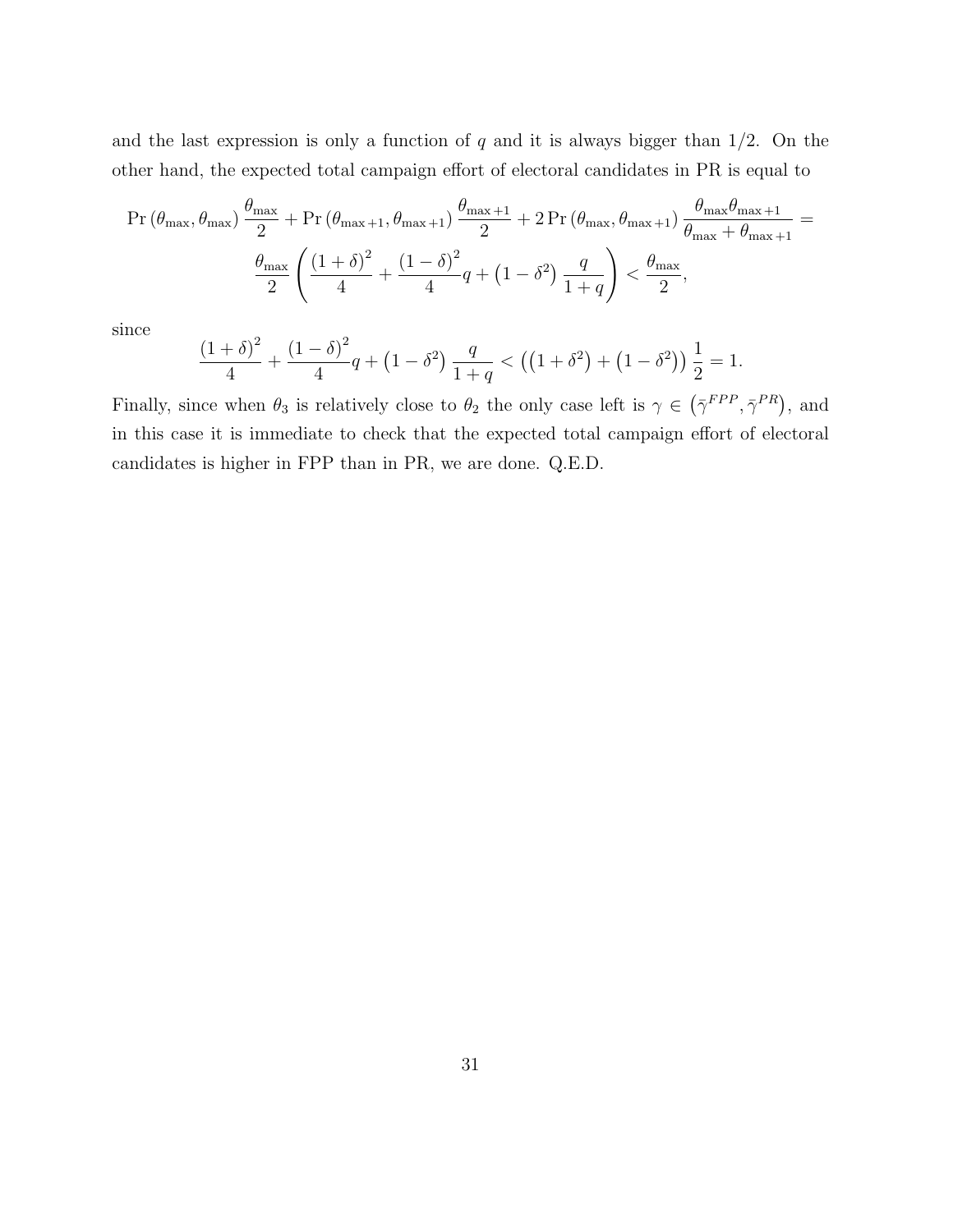### References

- Acemoglu, D., G. Egorov, and K. Sonin (2009): "Political Selection and Persistence of Bad Government," MIT Department of Economics Working Paper No. 09-23.
- BAYE, M., D. KOVENOCK, AND C. DE VRIES (1993): "Rigging the Lobbying Process: An Application of the All-Pay Auction," American Economic Review, 1, 289–294.
- $-$  (1996): "The All-pay Auction with Complete Information," *Economic Theory*, 8, 291–305.
- BESLEY, T. (2005): "Political Selection," *Journal of Economic Perspectives*, 19, 43–60.
- BEST, H., AND M. COTTA (eds.) (2000): *Parliamentary Representatives in Europe 1848*-2000: Legislative Recruitment and Careers in Eleven European Countries. Oxford University Press, Oxford.
- CAILLAUD, B., AND J. TIROLE  $(2002)$ : "Parties as Political Intermediaries," Quarterly Journal of Economics, 117, 1453–1489.
- CARRILLO, J. D., AND T. MARIOTTI (2001): "Electoral Competition and Political Turnover," European Economic Review, 45, 1–25.
- CASELLI, F., AND M. MORELLI (2004): "Bad Politicians," Journal of Public Economics, 88, 759–782.
- Castanheira, M., B. S. Crutzen, and N. Sahuguet (2008): "Party Organization and Electoral Competition," Forthcoming Journal of Law, Economics, and Organization.
- Checchi, D., A. Ichino, and A. Rustichini (1999): "More Equal but Less Mobile?: Education Financing and Intergenerational Mobility in Italy and in the US," Journal of Public Economics, 74, 351–393.
- COTTA, M. (1979): Classe Politica e Parlamento in Italia. Il Mulino, Bologna.
- Gagliarducci, S., T. Nannicini, and P. Naticchioni (2008): "Electoral Rules and Politicians Behavior: A Micro Test," IZA DP No. 3348.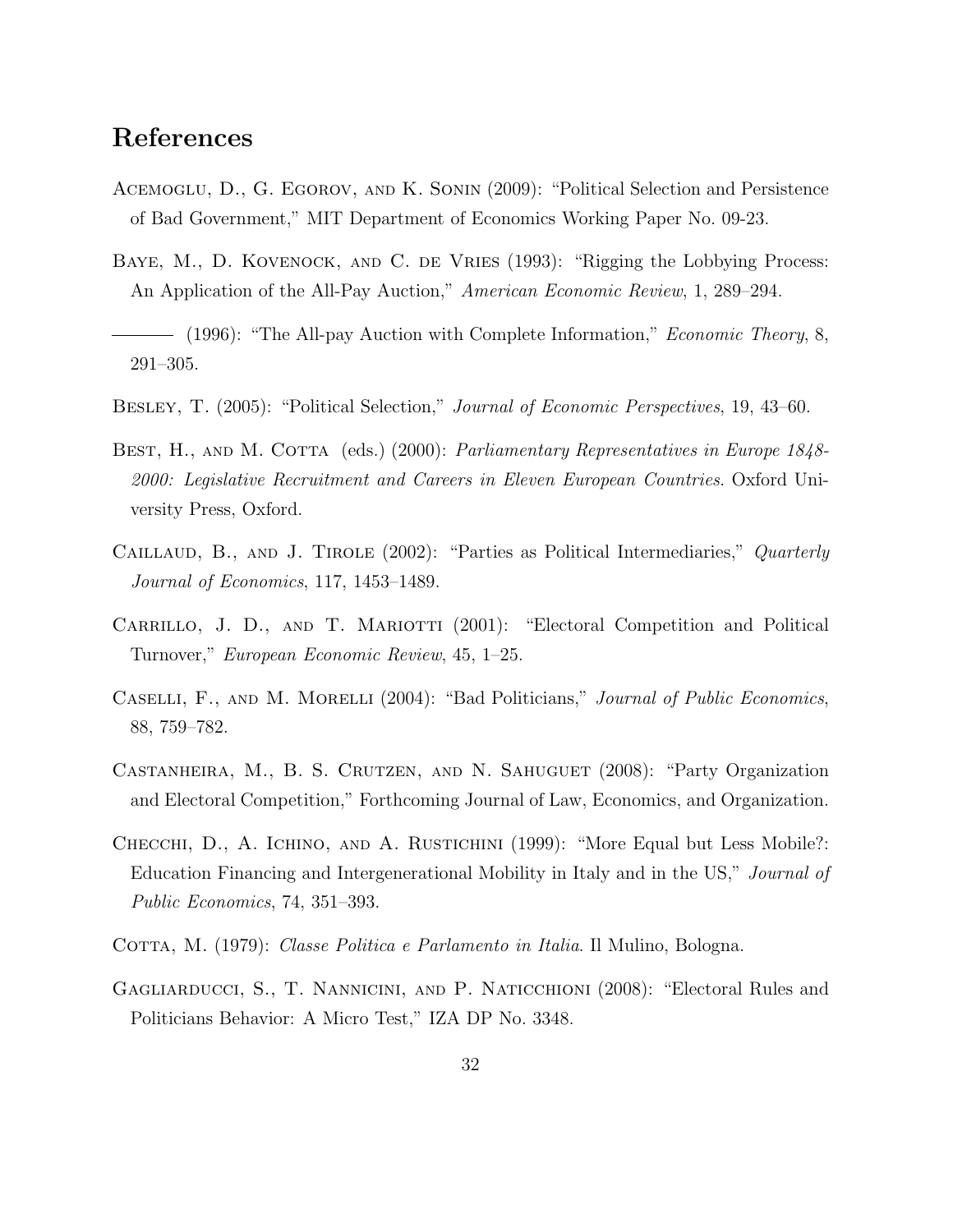- Galasso, V., M. Landi, A. Mattozzi, and A. Merlo (2009): "The Labor Market of Italian Politicians," in The Ruling Class: Management and Politics in Modern Italy, Oxford University Press, Oxford.
- Grossman, G. M., and E. Helpman (1996): "Electoral Competition and Special Interest Politics," The Review of Economic Studies, 63(2), 265–286.
- Hillman, A. L., and J. R. Riley (1989): "Politically Contestable Rents and Transfers," Economics and Politics, 1, 17–39.
- IARYCZOWER, M., AND A. MATTOZZI (2008): "On the Nature of Competition in Alternative Electoral Systems," HSS, California Institute of Technology.
- Jackson, M. O., L. Mathevet, and K. Mattes (2007): "Nomination Processes and Policy Outcomes," Quarterly Journal of Political Science, 2, 67–94.
- Kaplan, T. R., and A. Sela (2008): "Effective Political Contests," Mimeo.
- Lizzeri, A., and N. Persico (2001): "The Provision of Public Goods under Alternative Electoral Incentives," American Economic Review, 91, 225–239.
- MATTOZZI, A., AND A. MERLO (2008): "Political Careers or Careers Politicians," Journal of Public Economics, 92, 597–608.
- Messner, M., and M. Polborn (2004): "Paying Politicians," Journal of Public Economics, 88, 2423–2445.
- NORRIS, P. (1997): Passages to Power: Legislative Recruitment in Advanced Democracies. Cambridge University Press, Cambridge.
- NORRIS, P., AND J. LOVENDUSKI (1995): *Political Recruitment: Gender, Race and Class* in the British Parliament. Cambridge University Press, Cambridge.
- Obler, J. (1974): "Intraparty Democracy and the Selection of Parliamentary Candidates: The Belgian Case," British Journal of Political Science, 4, 163–185.